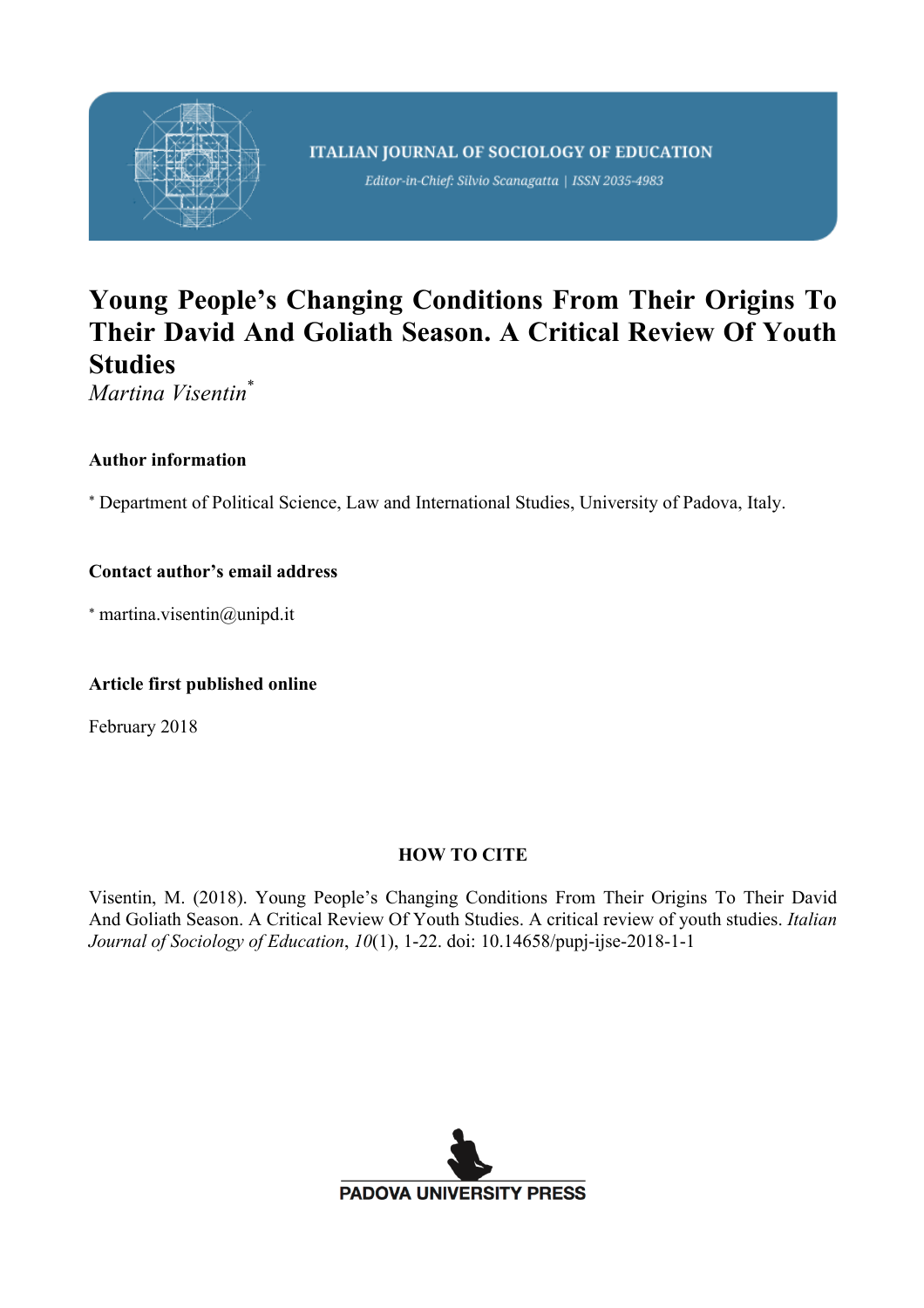# **Young People's Changing Conditions From Their Origins To Their David And Goliath Season. A Critical Review Of Youth Studies**

*Martina Visentin\**

*Abstract:* It is widely acknowledged in the sociology of youth that the object under analysis – the youth – is particularly elusive, and its definition changes from time to time. In Italy, for instance, being young is a condition that never ends. Living in an overheated world is complicated too, especially if you are young. Individuals are constantly obliged not only to organize their own future, but also to reorganize their biographical paths in response to situations experienced and changing contexts. This is an accelerated world where everything, from communication to warfare and industrial production, takes place faster and has a broader impact than ever before. The aim of this work is to investigate what has led to a particular category of young people being construed (in Italy at least) as "penalized", and their social conditions as "penalizing". An effort is made to see what part the sociologists have played in this using the narrative of the four seasons of sociology of youth. To the end, we'll see whether another phase in the sociology of youth is suggesting a new image of these young people. First we need to examine the quantitative data describing the young people of Europe and Italy. Then we can move on to deal with the issue of young people as a sociological object, summarizing the four seasons of youth studies to date. In drawing some conclusions, we can identify a fifth season of youth studies that could pave the way to a new, broad approach to the concept of generation and intergenerational issues.

*Keywords*: youth studies, generations, adulthood, young people representations

 $\mathcal{L}_\text{max}$ 

 <sup>\*</sup> Department of Political Science, Law and International Studies, University of Padova, Italy. E-mail: martina.visentin@unipd.it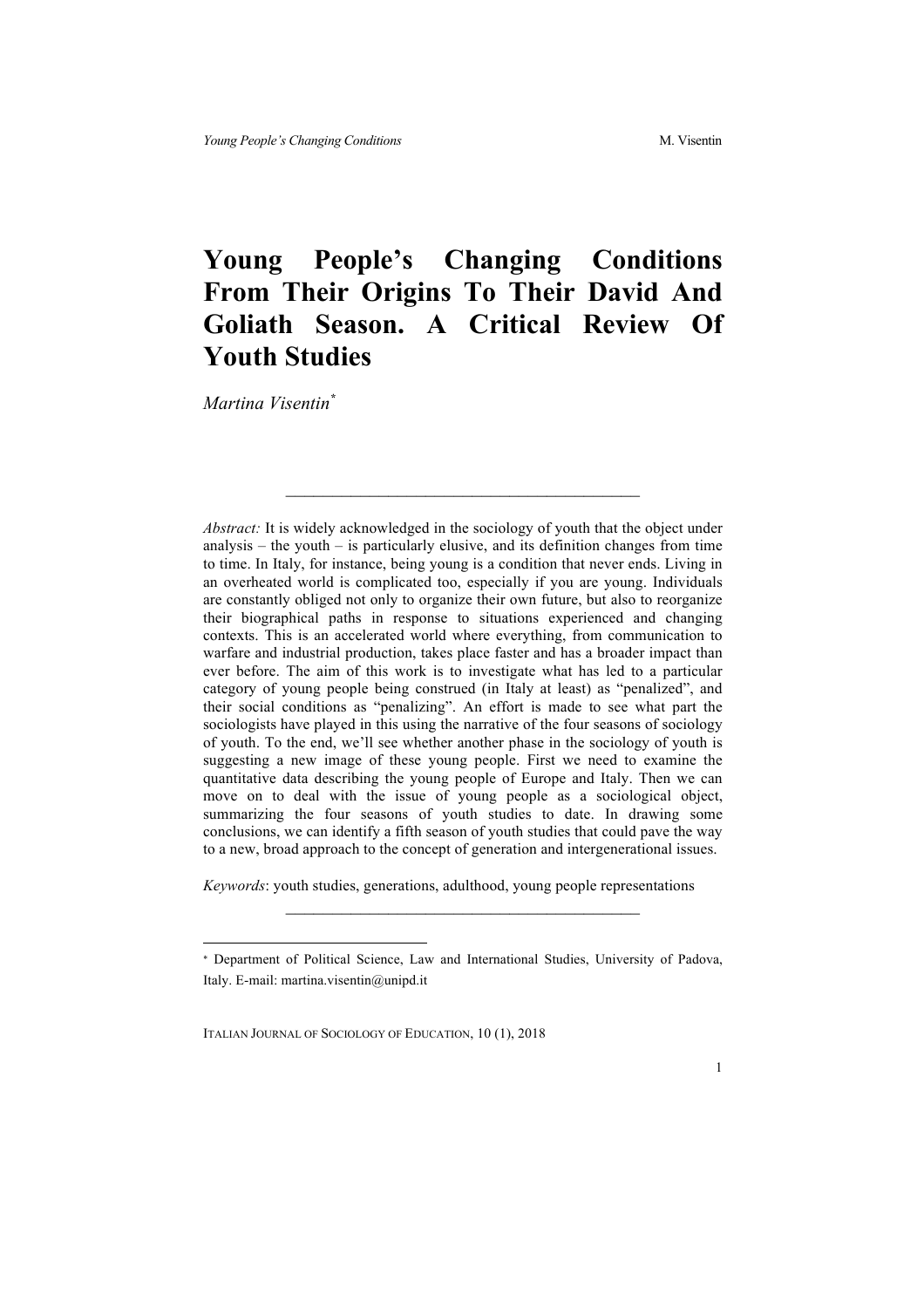#### **Youth as a social problem: European to Italian data**

There is an abundance of European data produced about young people. This section outlines the most significant data on the conditions of the young in Europe, and highlights the differences vis-à-vis those of Italy's youth. The data include: fertility rates; employment and unemployment rates; the age at which young people leave home; and some details regarding the NEET (Not in Education, Employment or Training) category. These data reveal the main challenges the young face in Italy in their transition to adulthood. Starting with the fertility rate, Romania, France and Bulgaria are the EU Member States with the highest fertility rates among women under thirty (with 1.0 live births or more), while Portugal, Greece, Italy, and Spain have the lowest (with 0.6 live births or less). In 2012, women under thirty accounted for more than two thirds (67%) of the national fertility rate in Bulgaria and Romania, as opposed to less than 40% in Spain, Ireland and Italy, i.e. less than 40% of the babies in these countries were born to mothers under 30 years old (Eurostat, 2015, p. 35). There were only two EU Member States, however, where the mean age of women at the birth of their first child was more than 30 years, the United Kingdom (30.8 years) and Spain (30.3 years), whereas the lowest mean ages for women at the birth of their first child were recorded in Bulgaria (25.6 years) and Romania (25.7 years).

Young women left home earlier than young men, albeit with considerable differences from one EU Member State to another. In 2013, young women in Sweden left home, on average, before the age of 20, and those in Denmark and Finland were almost as young when they did so (at 20-21 years old). These figures contrast strongly with the situation in Croatia, where the average age for women leaving home was nearly thirty, and young women in Slovakia, Malta and Italy were also more than 29 years old when they left home. The results for young men were very similar, with the lowest average age for leaving home recorded in Sweden (20 years old), Denmark (22 years old), and Finland (23 years old), and the highest in Croatia (33 years old), Slovakia, Malta, and Italy (31 years old), Bulgaria, Romania, Greece, Slovenia, Portugal and Spain (30 years old). The gaps between the average ages at which men and women left home were widest in Bulgaria and Romania (with a 4-year difference), followed by Croatia (3 years), and narrowest in Sweden, Denmark and Luxembourg (with a difference of one year or less). Men under thirty tended not to fly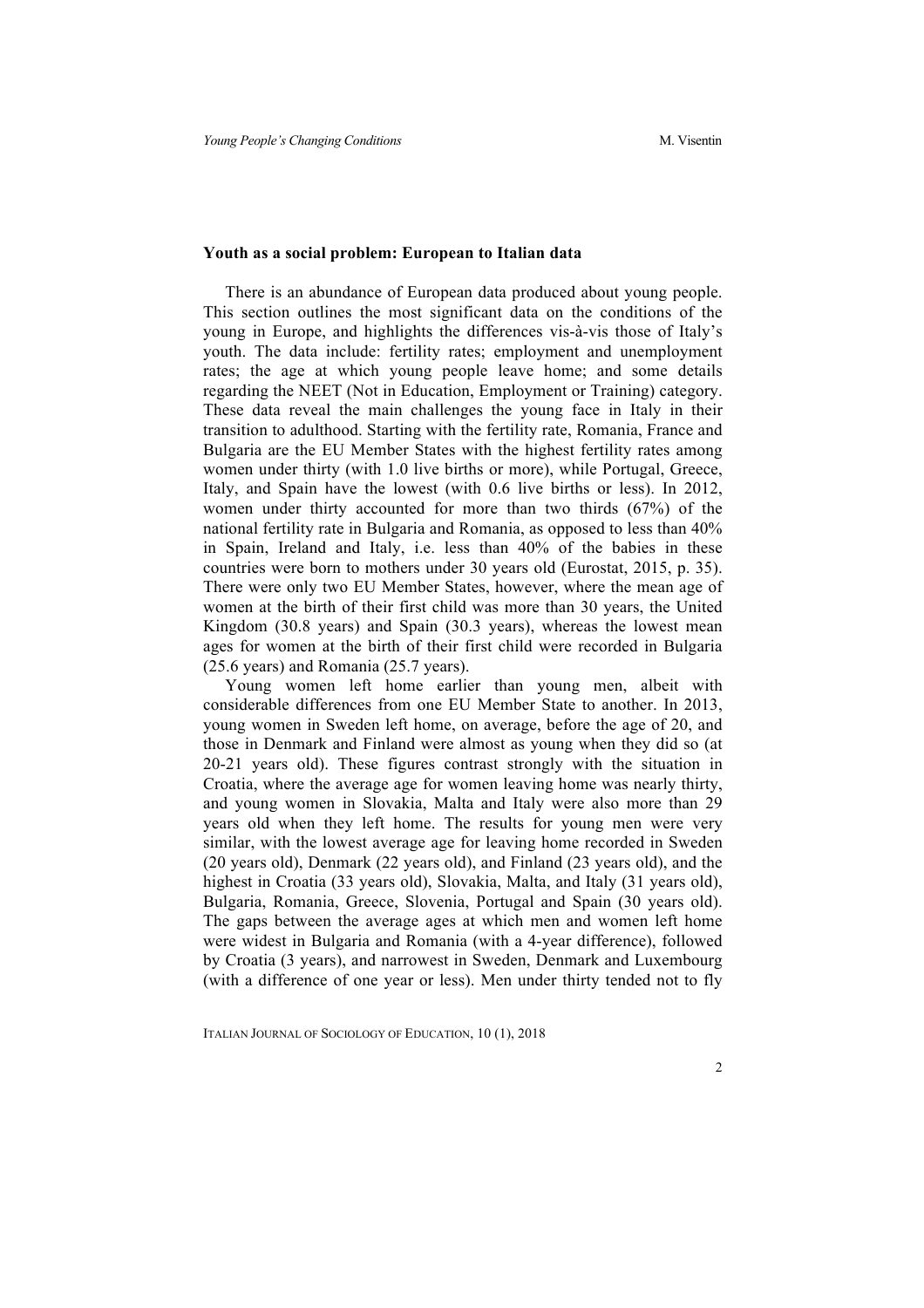the nest in many of the southern EU Member States. At EU level, the figures for 2013 show that 71.9% of 20- to 24-year old men lived with their parents, as opposed to 60.0% of the young women of the same age (Eurostat, 2015). Among the 25- to 29-year-olds, the proportions of young people living at home dropped to 43.0% for the men and 28.1% for the women (Eurostat, 2015, p. 46). The proportion of 25- to 29-year- olds in the NEET category in the EU in 2013 stood at 21% (Eurostat, 2015, p. 144).

Looking at individual EU Member States, the highest proportions were recorded in Greece (42%), followed by Italy (33%), and Bulgaria (32%), and the lowest in Sweden (9%), Austria (10%), Denmark, Luxembourg, and the Netherlands (11%). Compared with the situation in 2008, the figures for 2013 showed a small (3%) reduction in the proportion of NEETs in four EU Member States - Malta, Luxembourg, Germany, and Austria – while the situation had worsened in all the others. The highest growth in NEETs was recorded in Greece (up 22%), followed by Spain, and Croatia (up 12%) (Eurostat, 2015, pp. 143-144). Turning to the employment rates among the 25- to 29-year-olds in 2016, the highest rates were recorded in Malta (83%), the Netherlands (82%), and Austria (81%), and the lowest in Greece (49%), followed by Italy (53%), and Spain (58%). The job market for people aged 25 to 29 showed even greater differences between EU Member States: while the proportion of those employed in Greece dropped by 24% between 2008 and 2013, in Germany and Malta it rose slightly (by around 3%).

Unemployment rates among young people have been increasing in the years since the financial and economic crisis, reflecting the difficulties faced by young people in finding a job. In labor market policies, the main indicator of youth unemployment (called the 'youth unemployment rate') refers to people aged 15 to 24. In 2013, 23% of the EU's labor force in this age group, and 15% of the 25- to 29-year-olds were unemployed. The unemployment rates were higher for the younger age group in all EU Member States. The youth unemployment situation varied widely between EU Member States, but the trends in the performance of the national labor markets were similar for the two age groups. The highest unemployment rates were recorded in Greece, Spain and Croatia, and the lowest in Germany, Austria, the Netherlands and Malta. The unemployment rates in Greece stood at 58% for people aged 15–24, and 44% for those aged 25– 29, and in Spain, they were 56% and 33%, respectively. The lowest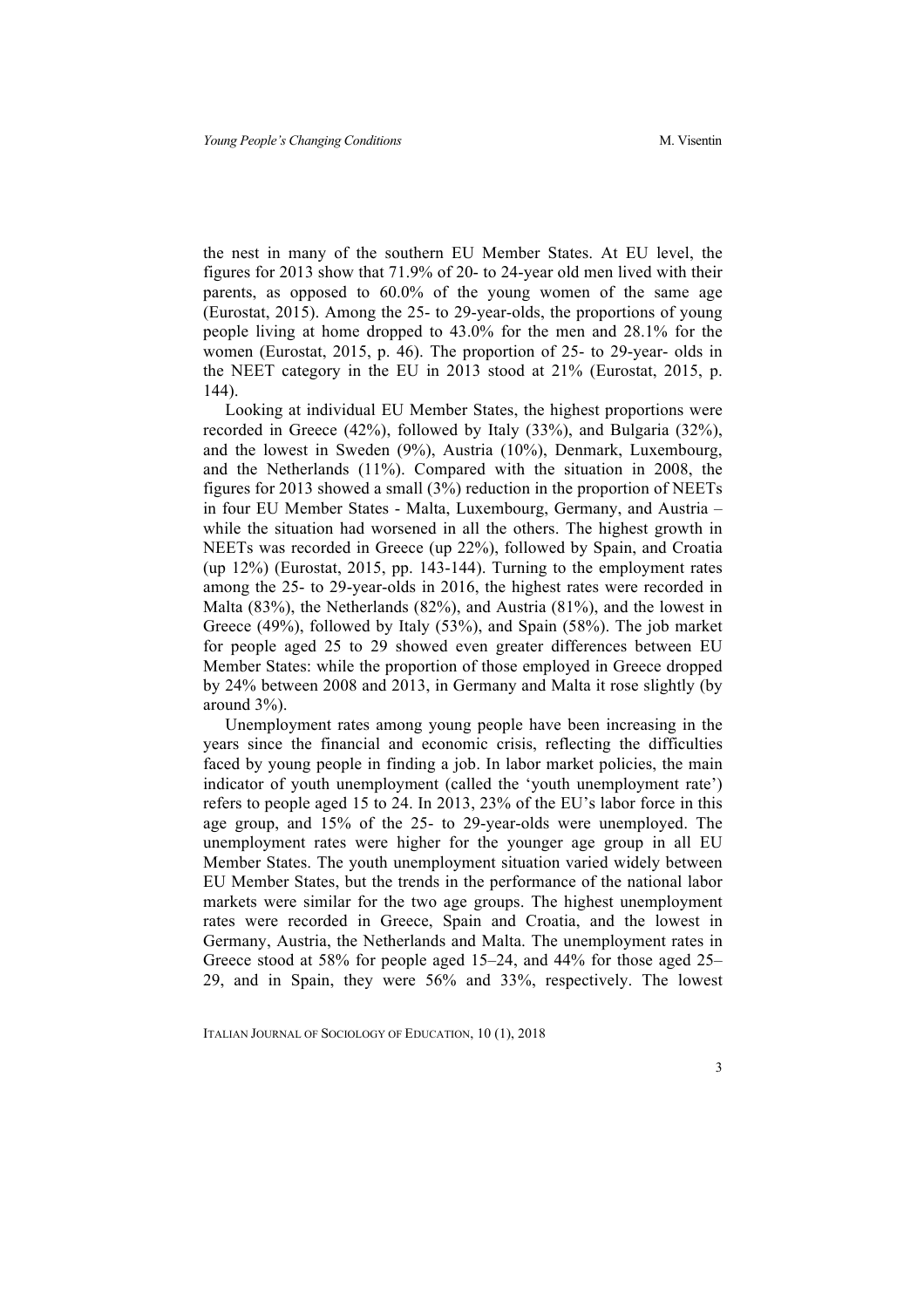unemployment rates for the younger age group (15 to 24 years old) were found in Germany (8%) and Austria (9%). For the older group (25 to 29 years old), they were just under 7% in Malta, Austria and Germany. Many young people in these age brackets are still studying full time, however, so they are unavailable for work and are not considered part of the labor force. The main indicator of unemployment among young people (the youth unemployment rate) is therefore often associated with another indicator, the unemployment ratio, which compares the number of unemployed with the total population, and not only the labor force (Eurostat, 2015, pp. 159-160). There are some disparities between individual EU Member States, but what they have in common is that the population of the EU is continuing to age, and the share of its population made up of children and young people has been decreasing continuously in recent times. Our society is aging. The share of EU households with children has generally declined over the last few years. Europe has fewer children now. The general perception of the labor market today is one of hardship. Many young people in the EU completing their education in the last few years have found it increasingly difficult to find a job. This may explain why increasing numbers of young people have opted to spend more time in education before entering the labor market. Youth unemployment has become a major problem in some EU Member States, especially those hardest hit by the financial and economic crisis of 2008. The youth unemployment issue was already a problem for the EU as a whole in 2013, when 20.9% of people aged 25–29 were NEET, and it has worsened since. Despite the difficulties that the EU's younger generation has to face, life satisfaction in 2013 was highest among its 16- to 24-year-olds, with an average score of 7.6 out of 10, while the whole EU population scored 7.1.

The aging of the population is particularly severe in Italy. The increase in the relative weight of older people compared to young people in the total population is a phenomenon that has been underway since the end of WWII, albeit with a variable pace (e.g. there was a steady increase in the number of births during the baby boom years). After 1995 - the year with the lowest fertility rate ever recorded (1.19 children per woman) - the rate of decline in the proportion of young people in the country's population slowed. In Italy, during the past year, the strong decline in young people's employment has crossed the years of the crisis, particularly affecting the Millennium generation (Esposito, 2015; Stiglitz, 2016).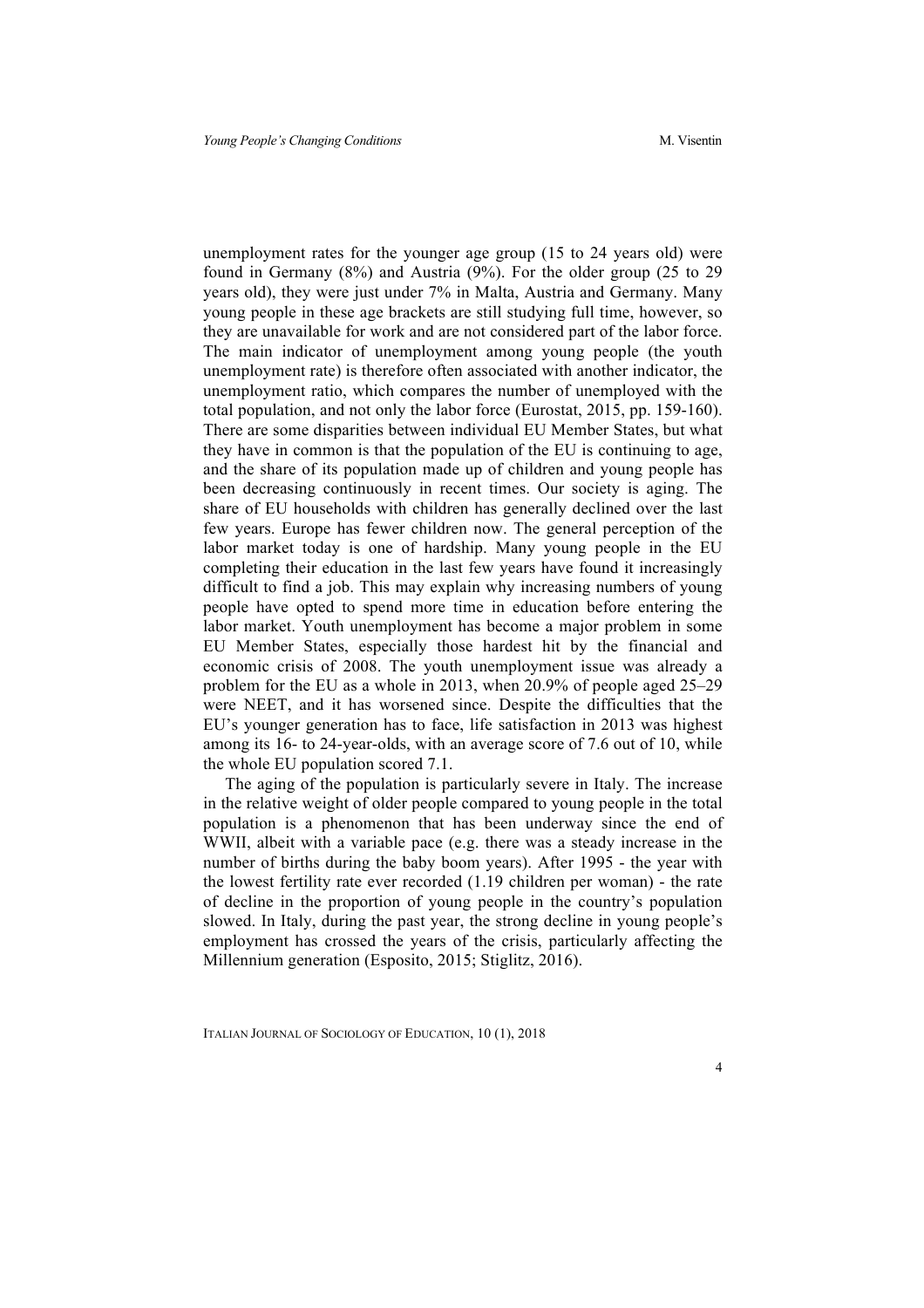## **Youth as an object of sociological study: the four seasons of Italian youth studies**

In this section we will see the so-called "Four seasons of the sociology of youth". Here is presented a critical summary of the contribution of whom invented this semantics in the discipline (Cavalli & Leccardi, 2013).

In a first season, the 1950s were characterized by little research on youth, conducted by authors like Dursi (1959), Allum and Diamanti (1954), and Grasso (1967), on samples were drawn from among northern and central Italian secondary school students, young Venetians, and high school students, to gather information on their attitudes and behavior. The first pioneering research in Italy was the opinion poll conducted by the Doxa Institute (Luzzato Fegiz, 1966). The main focus of this research was the political and social apathy of young people, who seemed more interested in enjoying their personal well-being than in the political life of the country or their local community. This research represented a generation that were rather dubious about the future, taking a cautious stance in order to avoid having too many expectations. The experience of war was still too fresh for them to ignore its dramatic effects, and the first signs of growth in the country were still too uncertain to allow them to have too much confidence in the future. As Cavalli and Leccardi recall (2013, p. 160), gender differences were still very marked, with young women still relegated to the shadows, to private life and the home. A second season began in the mid-1950s, and lasted through the first half of the 1960s, characterized by the economic miracle and the outbreak of the student movement. Sociology came to be characterized as self-reflection, and the protagonists of the changes underway took an increasingly active part in research. This was a season of militant sociology.

New spaces for autonomy emerged for young people who were moving away from the family, adopting new lifestyles, and gradually phasing out the traditional figures of authority. In the first half of this period, research carried out by Baglioni (1962), and by Martinotti (1966) confirmed the young's political apathy. Then sociological researchers active during those years found signs of change in the cultural revolution of the 1960s. The wave of youth movements started first in America, with the convergence of three factors: the black people's struggle for civil rights; the demand for freedom of speech; and students' collective action at many universities. Thanks particularly to the influence of television, the student movement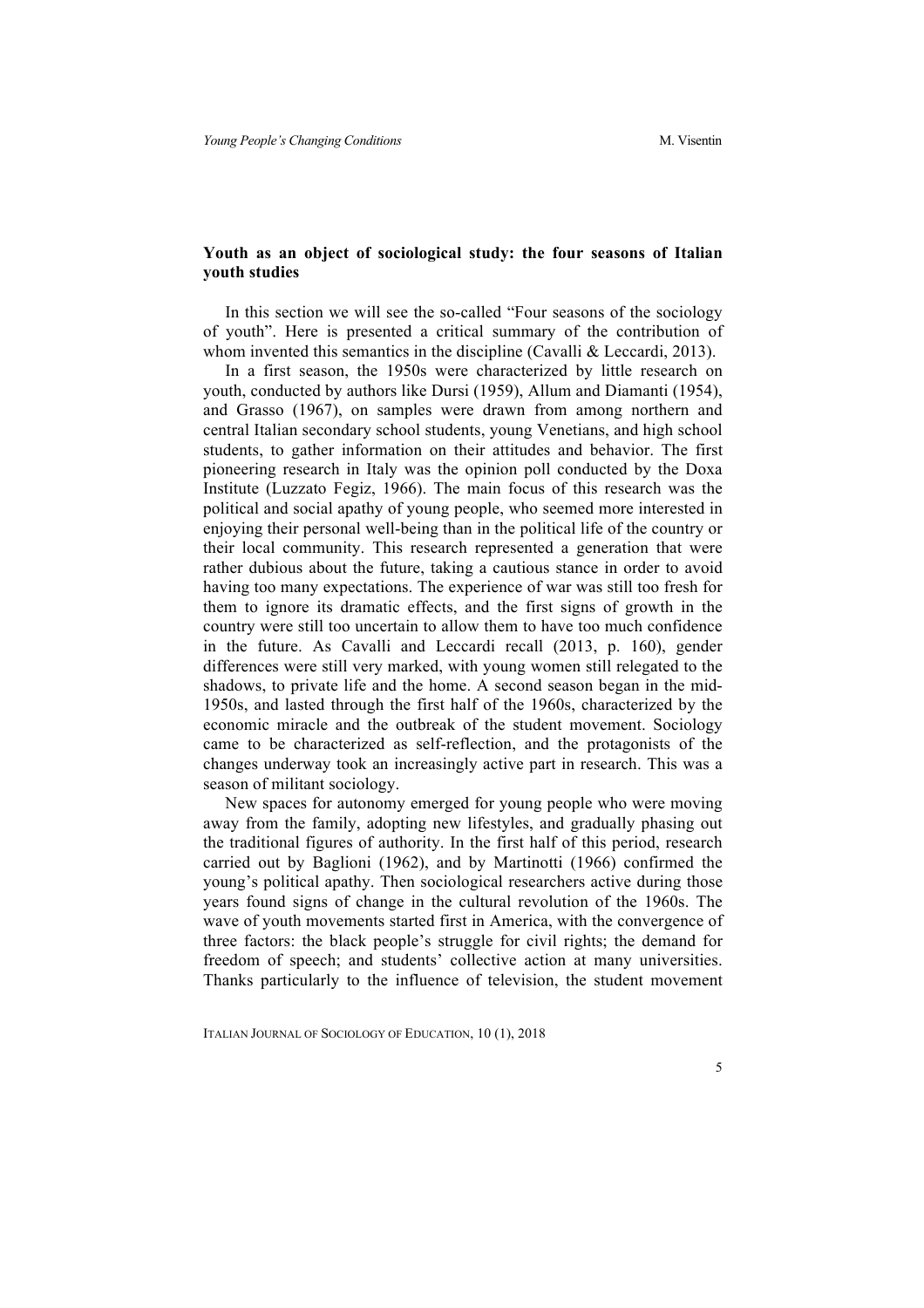soon spread through Europe too, with important analogies, but also with some differences. In Europe, the student movement mingled with the workers' movement, developing into what was called extra- parliamentary opposition. In Italy, a labor movement and a student movement joined forces to combat authoritarianism and demand equal opportunities in access to education.

During the 1970s, these dynamics intersected with the movement for women's rights and the questioning of the gender regime. These are the years when feminist movements developed women's studies. The few surveys conducted in Seventies show how far-reaching this mobilization became, and how it was facilitated by the process by the institutions acknowledged the role of sociology in Italian universities. The studies by Francesco Alberoni, and Alberto Melucci and his school opened up new and original research perspectives on young people. Alberoni focused more on the dynamics that favored the birth of a movement and its potential for institutional acknowledgement, while Melucci was more interested in how young people lived and spread a culture that broke away from previous generations. Young people were rejecting the old ways of thinking, proposing new patterns of behavior, challenging traditional educational methods, and even schools as an institution (Cesareo & Magatti, 2000). The third season sees a return to private life and an elongation of people's youth. This is the phase that will lead to young people being described as a "penalized category". We are in the 1980s, and youth movements disappear from the public stage. As Alberoni (1977) predicted, movements are born, grow and become established where there is no capacity to find institutional solutions for the issues around which they were born. Europe entered a period of stagnation, and a recession that started in the late 1970s.

Unemployment rates grew, for young people with and without a university education alike, reducing their opportunities for social mobility and promoting an individualism that led them to fall back on their private world. Research conducted in those years described very diverse conditions and underscored that it would be a mistake to discuss young people as a homogeneous category. Several periodic surveys were run by the IARD Institute, which continued until the early 2000s (Cavalli & Leccardi 2013, p. 167). Six national-scale surveys focused on the conditions of the young, based on representative samples (Cesareo, Cavalli, de Lillo, Ricolfi & Romagnoli 1984; Cavalli & De Lillo, 1988; Buzzi, Cavalli & de Lillo, 1997). The findings well represented the multiple facets of young people's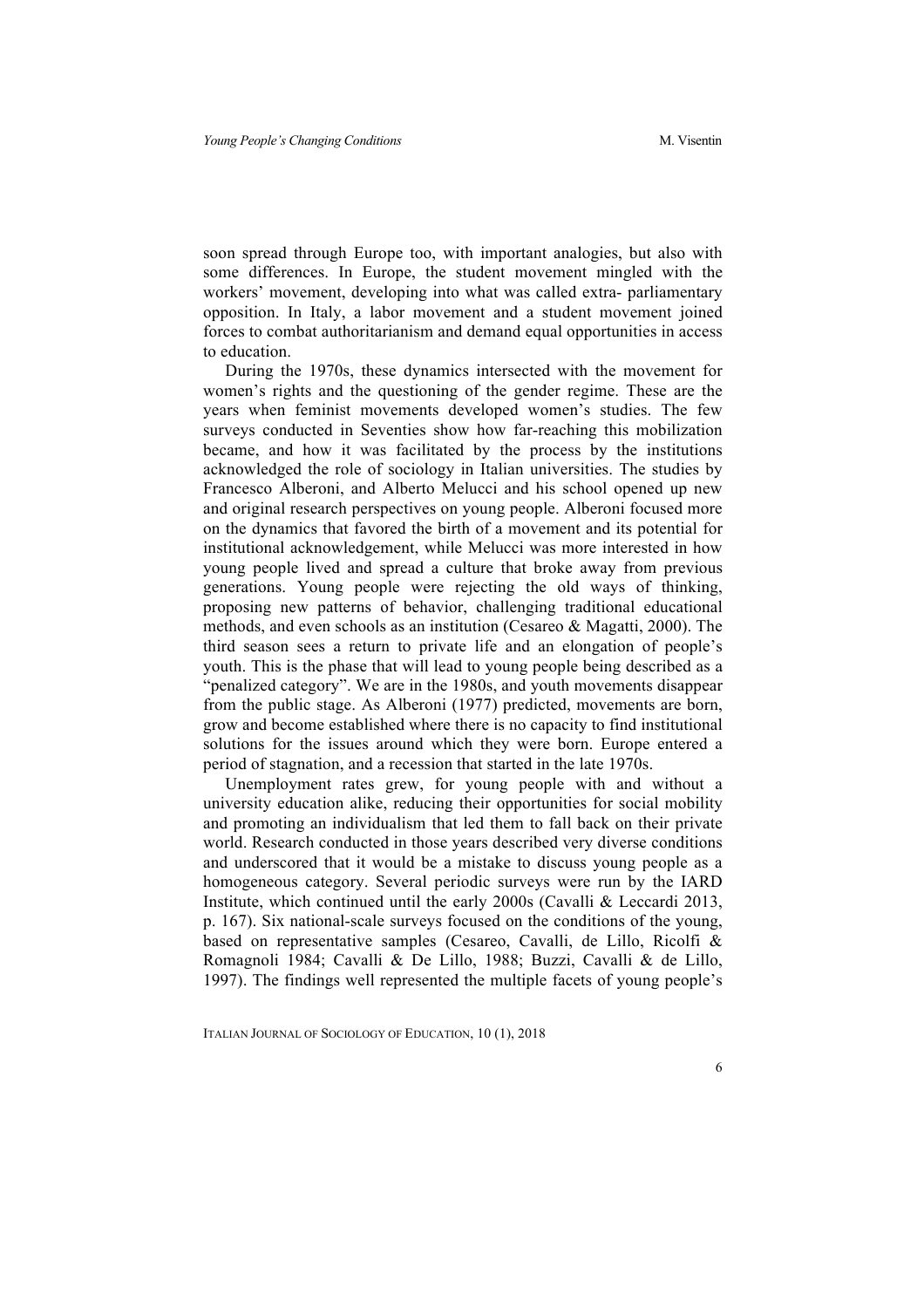conditions over time: relationships with the family of origin; experiences at school; consumptions; friendships; romantic relationships and coupleforming styles; work; political orientations and values; and deviant behaviors. Cavalli recalls that authors such as Inglehart (1983) contributed to spreading the idea of young issue as a complex phenomena suggesting that young people are the forerunners of postmodern and post-materialistic values. Finally, there is the fourth season of sociological studies on youth.

Many social scientists now agree that the enormous lengthening of people's youth does not facilitate their transition to adulthood, when they should be economically, emotionally and socially independent from their family of origin. There is evidence of an Italian model that relies on families to find solutions to the country's social and economic uncertainties. This hampers the process by which young people become independent and embark on their adult life. According to Cavalli and Leccardi (2013, p. 167), the work done by institutions also hinders the transition to adult life. The school system is incapable of sustaining a work culture, the transfer of skills learned to the working environment, or vocational training. This happens at all levels, from secondary school through university. The market does not offer enough solutions to provide young couples with the means to live without their parents' support. Banks are reluctant to grant loans to young couples unless they can rely on their family's financial backing. In many small or medium- sized family businesses, the founders are reluctant to entrust company responsibility to their heirs. The labor market is polarized, with the legally protected (largely adult male) workers on the one hand, and those (young and women) in insecure jobs on the other. Young people enter the job market late, and always through the precarious employment channels that may, eventually and with great difficulty, lead to full-time continuous employment contracts. Political parties, trade unions, and professional associations seem to prevent the generational replacement, and its consequent creation of some space for young people in institutional positions. The weight of the country's public debt will also be a burden on the public budget and restrict the chances of experimenting with novel ways to involve young people in the public discourse for many years to come.

Taking a look at some of the significant data on the condition of young people in Italy, the generations reaching adulthood in the last twenty years or so include the Millennials (born between 1980 and 2000), and Generation Z. The former is the generation of the Euro and European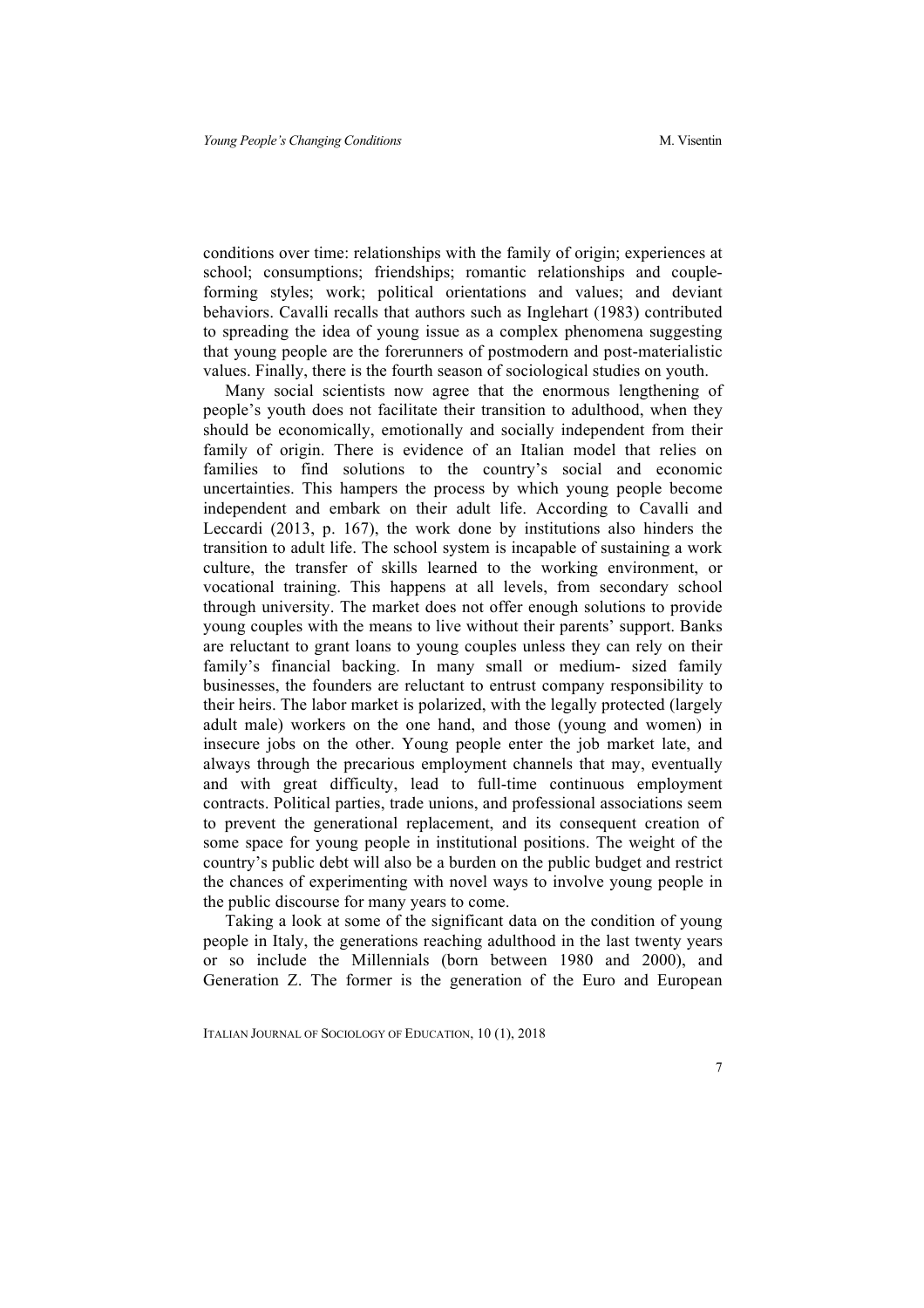citizenship, but also the one that - more than any other- is paying the economic and social price of the latest recession. In 2015, 39.2% of 15- to 34-year-olds were in employment, as opposed to 50.2% in 1993. The traditional path that led from completing your studies to a permanent job has gradually disappeared as a result of the diffusion of temporary employment contracts. By their 30th birthday, 69.9% of those born in the 1950s had completed their studies and found continuous employment. The figure dropped to 58.6% for those born in the 1970s (ISTAT, 2016, p. 9). The sharp decline in the youth employment rate since the economic crisis, which has particularly affected the Millennials, has just recently begun to slow. The drop in the employment rate for people aged 15-34 (which stood at 39.2% in 2015) has stopped at more than ten points lower than in 2008. The employment rate has also risen slightly for people aged 35-49, reaching 71.9% (up 0.3% over 2014), and increased further among people aged 50-64, to reach 56.3%  $(+1.5%$  over 2014, and  $+9.2%$  compared with 2008).

The growth in the number of people over 50 in employment is due to the retirement age being extended as a result of social security reforms, population growth in the baby boom years, and rising education levels. Comparing the people aged 15-34 who have been employed in the first job for less than 3 years with the people over 54 years old who retired in the last 3 years reveals difficulties in the "job-for-job" replacement of the older workers by younger people. The young were employed mainly in the market services sector (with 319,000 new entries in the business, hotel and restaurant, and business services sectors, after 130,000 employees left their jobs). In other areas, the leavers were not replaced by the new entries (125,000 employees left jobs in the public administration and education, but only 37,000 new employees arrived; ISTAT, 2016, p. 15). This is not only happening in Italy. There are major difficulties (if not a full-blown crisis) in the area of vocational education and training in several European countries: more and more boys and girls continue their formal education to postpone deciding "what to do when they grow up". According to Kazepov, Barberis and Carbone (2005), we need to look beyond intergenerational accusations to analyze this phenomenon properly. There are important structural factors that make channels for entering the labor market less relevant, and perpetuate situations of unemployment or underemployment that are bound to deter a young person from leaving home. Part of the problem is due to the current economic situation, which is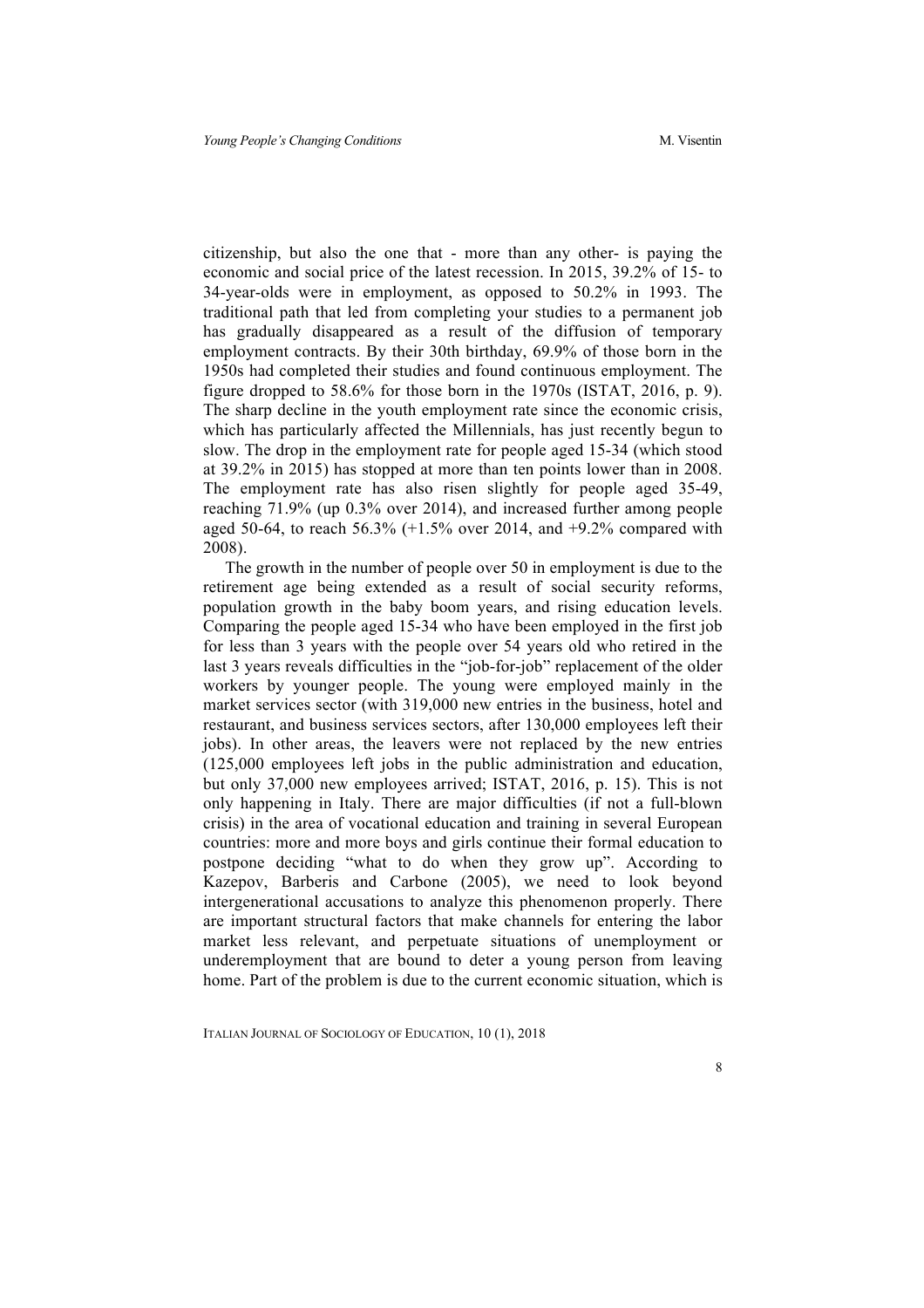bound to have had the effect of increasing the number of young adults (18- 34 years old) still living with their parents. Over the last ten years, their numbers have increased almost everywhere in Europe. Judging from Eurostat data, the phenomenon has only acquired macroscopic dimensions in some Mediterranean countries (including Italy) and Eastern Europe, but it is also growing in Sweden, Denmark, Holland and France. It is only in Germany that the percentage has dropped (to just over 40% in 2010). In the Nordic countries (Norway and Finland), life courses are much more fluid and the transition is easier (less than 20% of young adults still live at home). This is certainly partly a matter of different cultures, but also of different policies. The proportions of young people aged 18 to 29 living with their parents in 2011 in three different European countries were 23% in Denmark, 33% in Holland, and 79% in Italy (one of the highest in Europe, after Malta and Slovenia with 85%). Eurofound data confirm Italian youth's difficulties with leaving home before the age of 30. In the recessionary cycle we are currently experiencing, especially in countries with a residual welfare for the younger generations such as Italy (Kazepov, Barberis & Carbone 2005, p. 29), the situation has worsened dramatically. Again according to Kazepov, the current dynamics are not only deteriorating due to unemployment (which is not even the main reason why youth continue to live at home), since only 1 in 6 young adults living with their parents are unemployed. In many countries, for example, where the right to further education is limited, students account for a significant proportion of the young adult population, to which we must add those who work but do not earn enough to set up house on their own. In the Italian case, for example, the lack of a readily-accessible and inexpensive rental market greatly reduces the chances of leaving home for the workforce on a very limited income. The lack of a housing policy for decades is another severe structural weakness.

The economic crisis has amplified these phenomena. The slow transition to adulthood has now become stable and structured in Italy, to such a degree that young people tend to defer decisions about their future. Some young people's reaction to the situation is completely passive. The NEET data for Italy are a worrying example of how bad the situation is in Europe. Young people in Italy have found another way of showing their dissatisfaction, however: they leave the country. It is estimated that about 60,000 people under 40 will leave Italy every year, and about 45,000 of them are graduates, attracted by better wages, career opportunities and a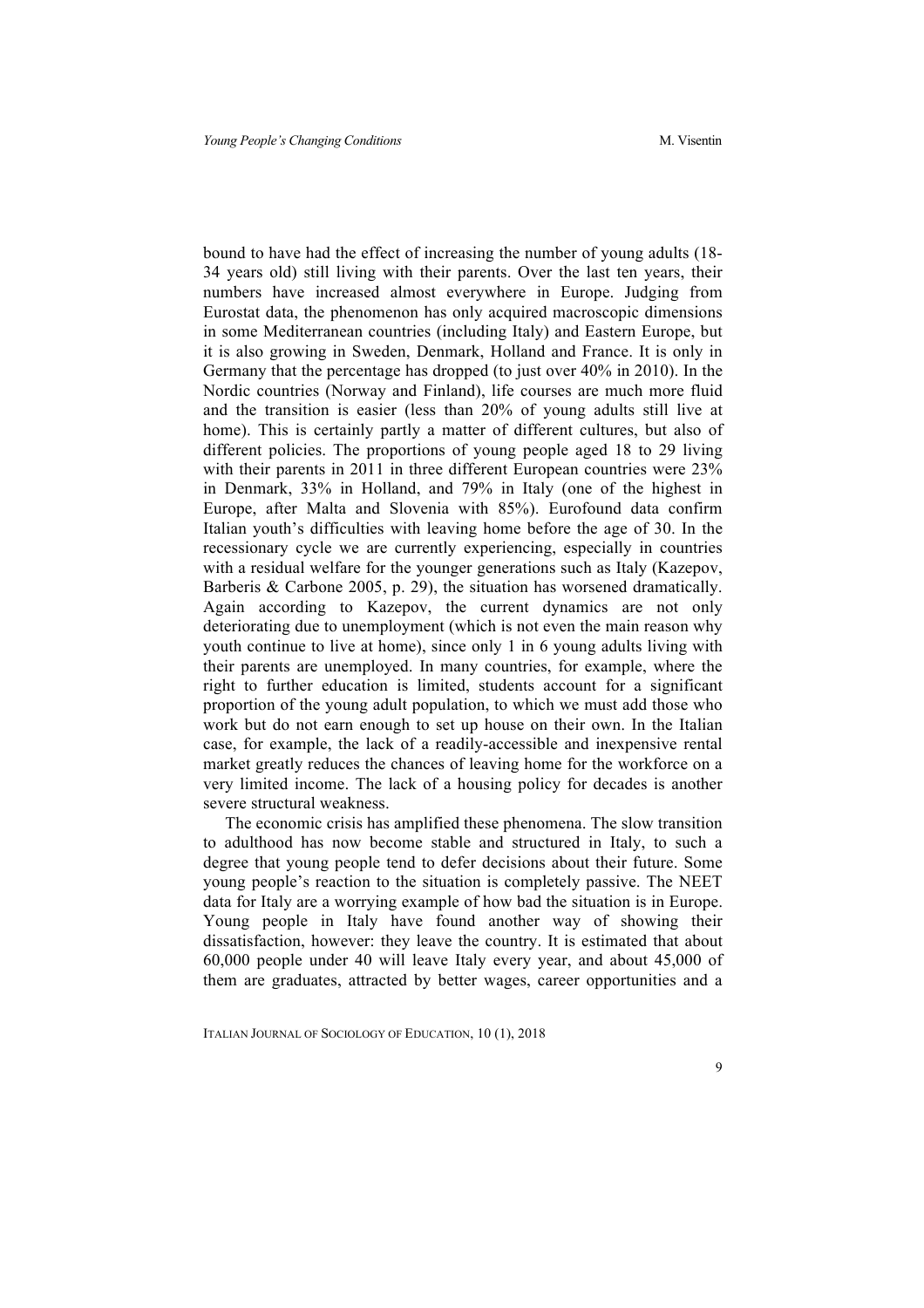social security currently unimaginable in Italy. This phenomenon has been discussed by the media, but warrants more attention. According to immigration statistics for 2016, produced by ISTAT, the foreign residents in Italy amount to 5,026,153 (i.e. 8% of the population), 12,000 more than in 2014.

This influx is amply balanced by the Italians moving abroad, who amounted to 5.2 million in 2015, two thousand more than in the previous year. This was the first time in many years that the estimated number of Italian nationals expatriating exceeded the number of foreigners registering as Italian residents (in 2014 the two figures were the same). So who are the young people now considered as a 'penalized category'? More than ever, their identities are multifaceted, complex, and highly dynamic. The transition from youth to adulthood no longer follows any set path; it has become fluid, changing from one context to another, and from one individual to another.

Young people today are certainly in a very different position from their parents when they finish their studies and start working – a step that often coincides with when they start a new family. Today, people have children much later in their lives (in Italy, the average age of parents when their first child is born is well over 30 years), often outside the bond of marriage (this applies to more than half the children born in the Nordic countries), and in a context of growing existential insecurity (more in Italy than elsewhere). But these young people are also more mobile, both physically (they go abroad more often), and in occupational terms. The US Department of Labor calculated that people will have changed their jobs at least 10-14 times by the age of 38, but Sennett had already said as much in his famous book "The Corrosion of Character" in 1999 in which shows a disturbing and bleak picture of today's economy. By presenting anecdotes about people working in what he calls the "New Economy", he draws conclusions about the personal consequences of work in the new capitalism. People, he argues, have to cope with new concepts of flexibility, flextime, teamwork, delayering and ever-changing working conditions.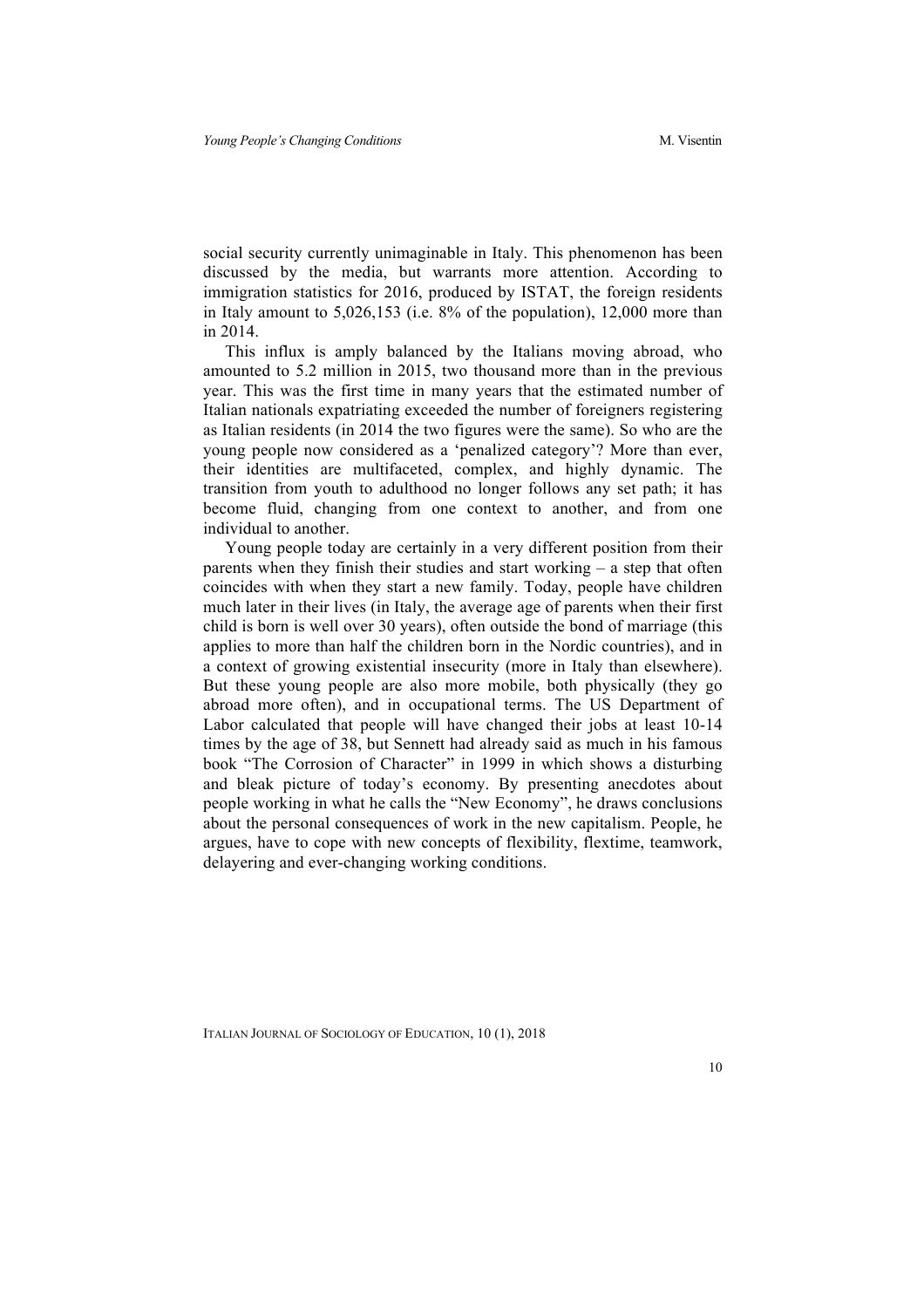## **Highlights on the fourth season: two books<sup>1</sup>**

In 2009 Alessandro Rosina published a book entitled "It's No Country for the Young. The Italian Anomaly: A Generation without a Voice" (my translation). Part of the book discusses the Italian gerontocracy, with its very elderly politicians, professionals, academics, and ruling class in general. There is an element here that goes beyond this issue and deserves a more thorough social analysis: Italy is a country that attributes little value to its young people, and lacks adequate policies and measures to support their transition to adult life. Some passages in the book are particularly significant:

... the portrait of a country that has not only given up trying to grow, but even trying to survive with dignity. It reflects an unbalanced, iniquitous society that fails to invest in its most vital resources, and does not offer the most capable the opportunities they deserve. Those who do not want to be victims of this system have few options. The way to escape is to go abroad (Ambrosi & Rosina, 2009, p. 44).

It is precisely the precarious nature of work, and the fierce struggle to arrive at some degree of stability, that drains the energy needed for some sort of mobilization and protest to claim their rights. By instilling the subtle awareness that any form of criticism may prompt their expulsion and marginalization, their job insecurity also undermines any chance of conflict. (Ambrosi & Rosina, pp. 345-348) (my translation).

The authors analyze the responsibilities of two generations that, each in their different ways, have produced the negative situation in Italy today. Fathers who monopolize the working space and resources, caring little for the common good; sons who depend on their families, lacking the courage or ability to imagine a different future: these are just some of the reasons that make Italy a country that does not allow its young people to grow up, so they have little weight and little voice. In 2017, almost ten years later, Raffaele Alberto Ventura's book "The Disadvantaged Class Theory" outlines a situation for young people in Italy that is not very different.

 <sup>1</sup> The books cited here are in Italian: Ambrosi, E. & Rosina, A. (2009). *Non è un paese per giovani. L'anomalia italiana: una generazione senza voce*, Marsilio Editore and Ventura, R.A. (2017). *Teoria della classe disagiata*. Roma: Minimum Fax. The traslation is mine.

ITALIAN JOURNAL OF SOCIOLOGY OF EDUCATION, 10 (1), 2018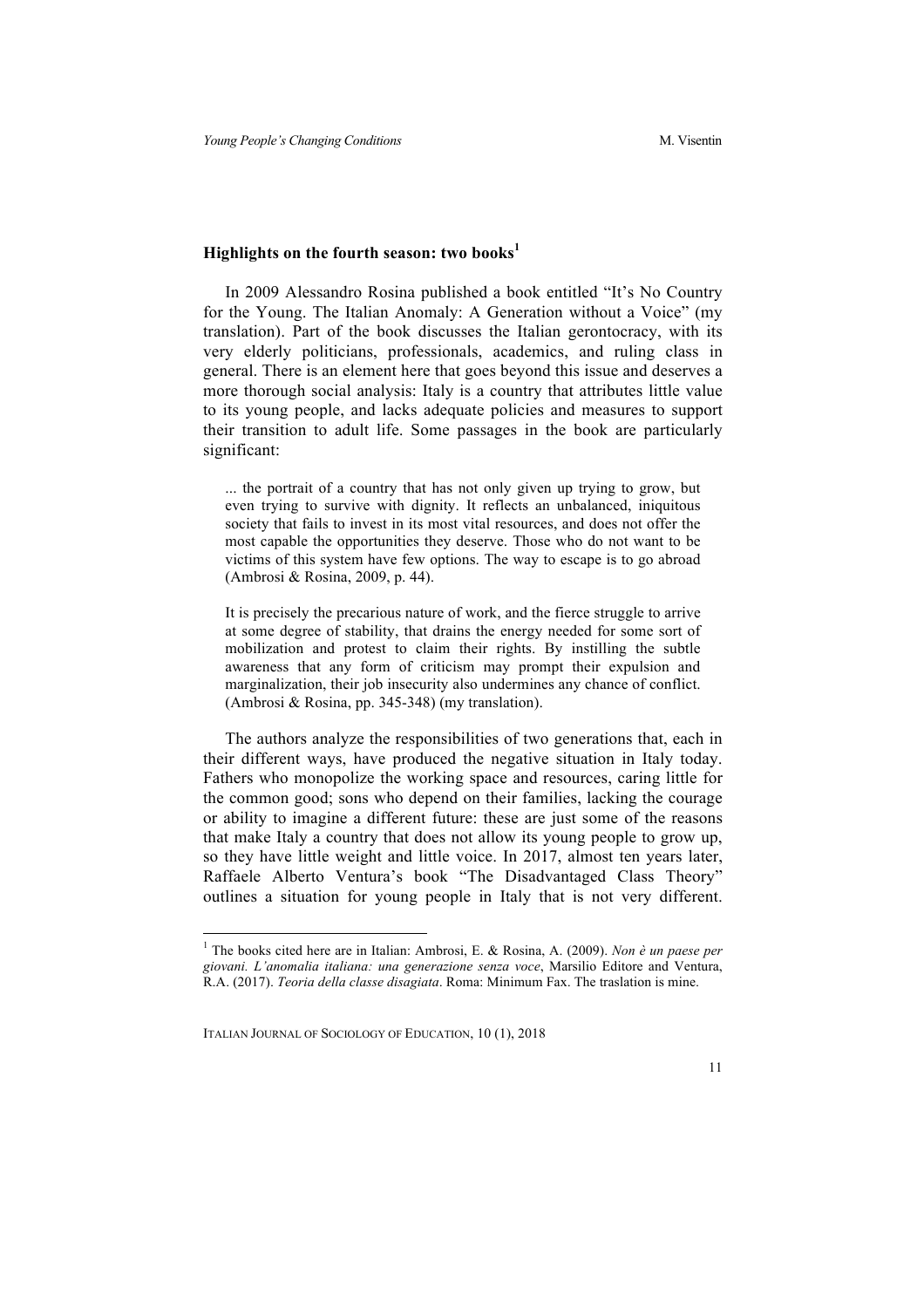Describing the complaints of a generation obstructed by excessively high expectations and lacking opportunities to become independent, the book offers no solutions, but its value lies in its analysis of the chain of causes that have led a whole generation to be prevented from getting on in life. This class of "disadvantaged" young people come from middle-class families. They have grown up with an economic well-being that they are unable to pass on to their children. They have been educated to have values (including a sense that people should be rewarded on their merits) and their expectations are almost impossible to satisfy in today's real world, in Italy at least. Both books project the same image of a generation of people unable to fulfill their dreams, or to see their future in a different light. The first book focuses on the problem in terms of the unbalanced and inconsiderate generational path along which the older generation has betrayed the younger generation. The second sees the schooling system as the main cause of this situation: the myth that further education could offer everyone the same good opportunities has collapsed (Ventura, 2017, pp.174-184).

### **A new, emerging season? The David and Goliath phase**

In this framework, it is important that we, as social scientists, look not only at the main trends and data, but also at novel and potentially interesting ways to study today's young people. Thanks to the Toniolo Institute, a recently emerging area of research area on youth is focusing on a different concept of young people. The new approach draws on the negative aspects of their transition to adulthood and reflects on how to transform them into opportunities for lifestyle changes. In the words of a psychoanalyst: "The new generations seem inclined to get involved in scenarios that demand no particular emphasis or visibility, engaging in more prosaic, minimal, day-to- day relational networks, in which their links have a concreteness, intimacy and authenticity nonetheless promise to be good antidotes to the sterile and empty rhetoric, rampant exhibitionism and essential inconsistency of the adult world. It is as if they were aware that saving the world is something that depends not on the unlikely solution of a new dawn, but on doing everyday things in less bombastic, but also less mechanical, anonymous and bureaucratized ways. They would seem to have gained the awareness that getting by today means restoring life to less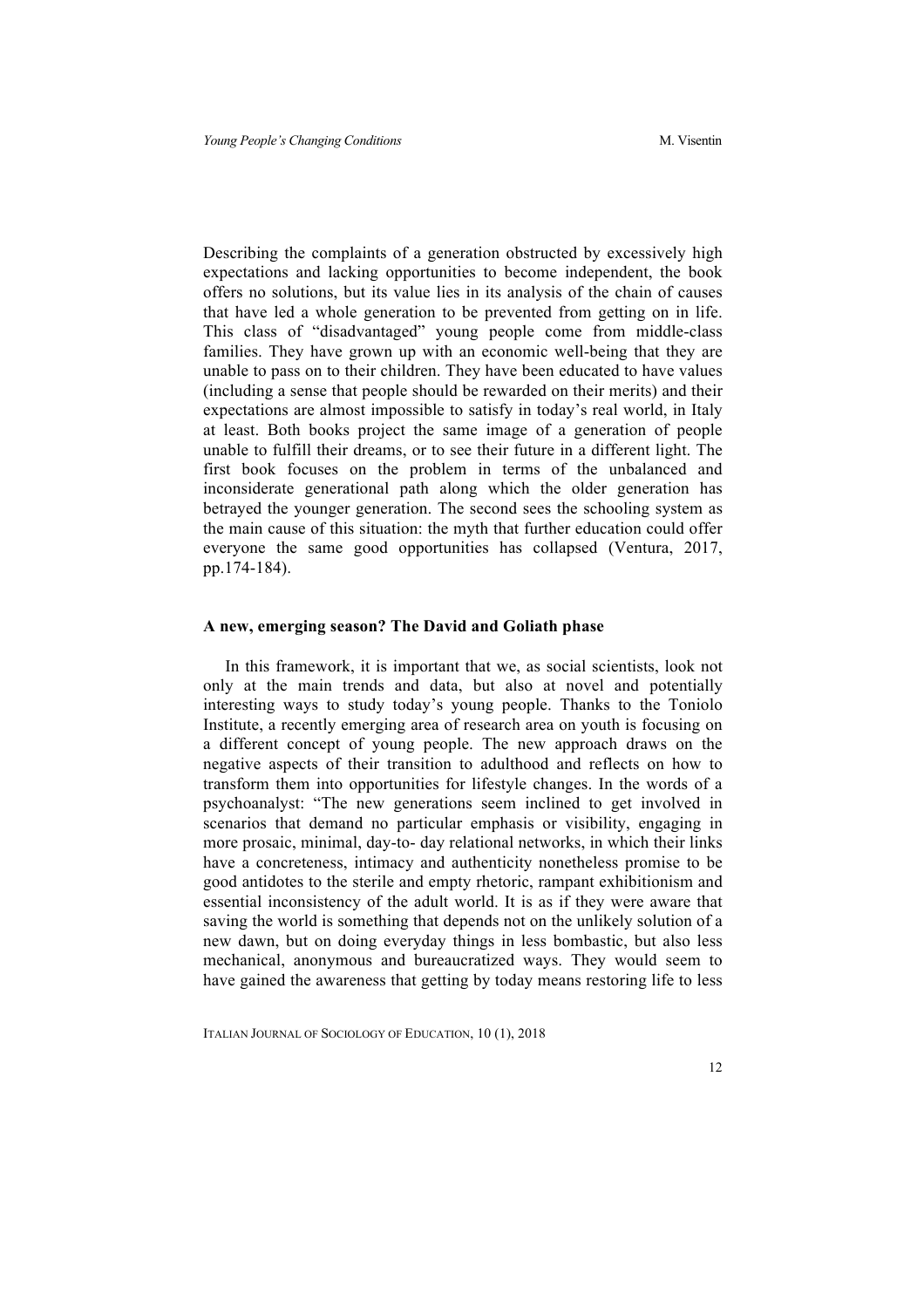convulsive rhythms and ways, trying to reduce the increasingly vast distance between people and the machine governing reality" (Stoppa, 2014, p. 33, my translation). After the experience of the Iard (which conducted solid and specific surveys from the 1980s up until 2007 to monitor changes in the condition of young people), much smaller-scale studies have occasionally been conducted on very specific topics. No further large-scale research has been funded to gain a better understanding of life in Italy for the young. As mentioned in the introduction, the biographies of the younger generations have become less standardized and homogeneous, more complex and articulate than in the past, so research on this topic needs to be both broader and more in depth.

Hence the youth observatory created by the Toniolo Institute with the Cariplo Foundation, which aims to become a national reference for analyses, reflections and policies to improve the condition of Italy's Millennials (Rosina, 2013, p. 11). No large-scale longitudinal surveys on the juvenile population have been conducted in Italy as yet. The following paragraphs summarize the first studies that have attempted to bridge this sociological gap and comment on a more complex image of young people in Italy.

#### *The 2013 Report: the other face of a generation held back*

The first report on the condition of youth in Italy to be conducted on a large representative sample was published in 2013, based on interviews with 9,000 people between 18 and 29 years old, who were to be interviewed again over a total period of 5 years. The aim of the study was to "understand who these young people really are, what they propose to do, what they place their trust in, how they feel about politics and engaging in public affairs, what plans they have about family, profession and the future" (Istituto Giuseppe Toniolo, 2013, p. 13). The topics cover the key events in the transition to adult life from age 18 onwards: completing their education, becoming economically independent, starting their own family. Italy's younger generations were having more difficulty than in the past or their peers in other countries in becoming independent and creating the conditions needed to have a family. Family, work, participation and trust in the country's institutions were the crucial issues addressed in the report. The family remained a fundamental reference when facing the difficulties and uncertainty relating to the economic crisis or disorienting personal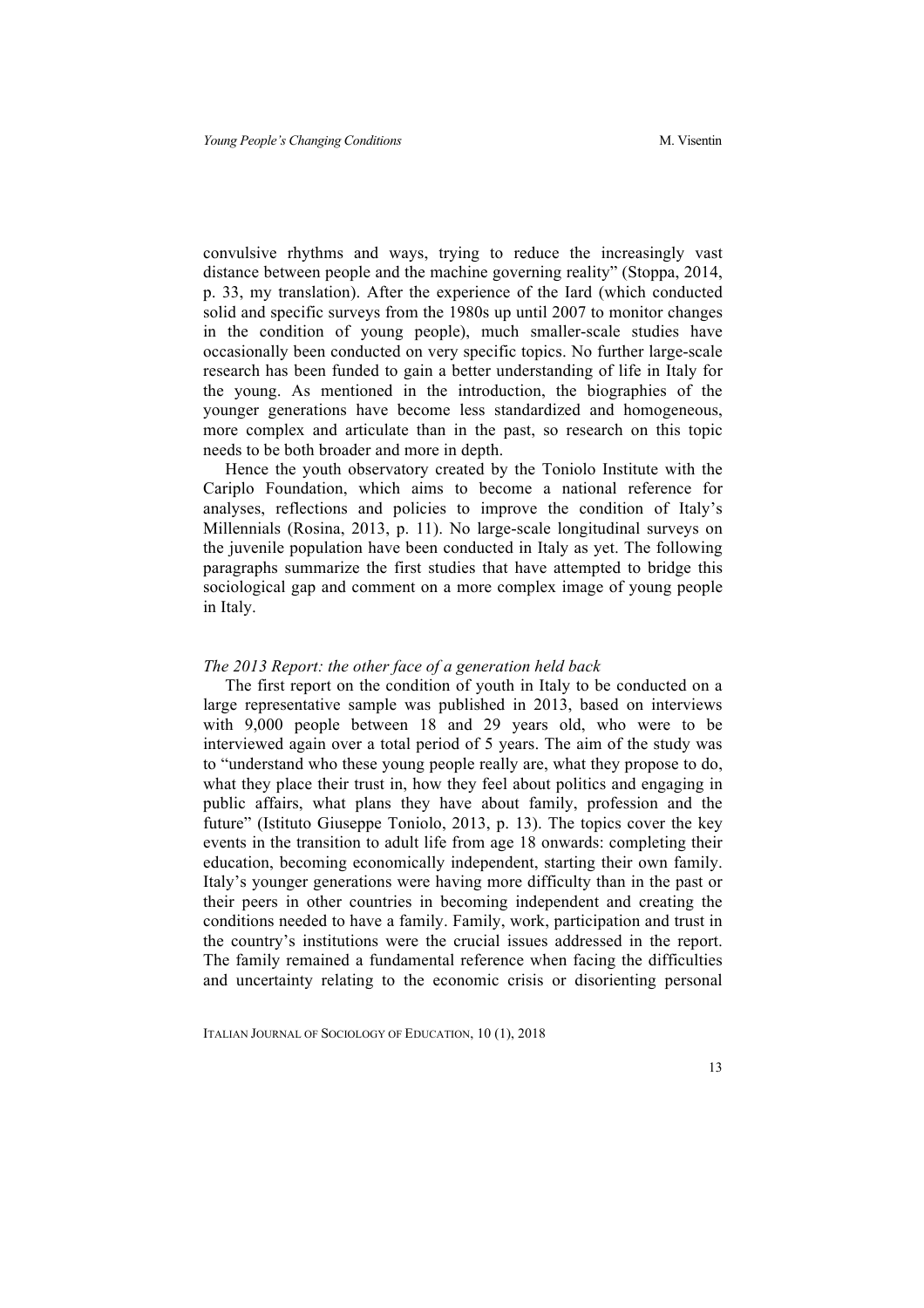choices. The family's role was widely acknowledged, with more than 85% of respondents saying that their family helped them to achieve their goals. Less positive aspects of family ties also emerged, with the risk of the family's willingness to help and protect their offspring having ambivalent effects on the young people's lives and their empowerment to make their own choices in life (Istituto Giuseppe Toniolo, 2013, pp. 23-71). The section of the study focusing on economic independence and employment questioned the stereotype (disseminated by the media) of Italy's young people being too choosy, or resigned to being jobless. As Rosina and Sironi pointed out, despite high unemployment rates and a shortage of job offers, these young people were not resigned. They tried to react, to find ways to adapt to what the market had to offer. In a fragmented and immobile context like the Italian job market, finding work remained the main path to emancipation from the family of origin and independent adult life. Higher academic qualifications continued to represent an opportunity for young people to improve their status in the working world (Istituto Giuseppe Toniolo, 2013, p. 93), but the analysis revealed a shortage of opportunities and means to find appropriate employment afterwards, confirming that Italy was at greater risk of brain drain and brain waste phenomena than other countries (Istituto Giuseppe Toniolo, 2013, p. 15). As for the young people's social commitment and participation in politics, Italy was one of the countries with the lowest rates of youth volunteering: 1 in 7 as opposed to 1 in 4 for Europe as a whole.

Despite these figures and a reportedly limited sense of belonging, the survey also showed that Italy's youth had a strong tendency to get involved, especially in informal and unstructured activities. In the section of the report that dealt with the media and new technologies, Italy's Millennials showed an active use of social networks and a very positive attitude to technology.

Most of the respondents thought the new technologies had improved the level of information available, and that they could further improve people's lives by creating awareness and greater social interaction.

Finally, as regards their values and attitudes, the young people interviewed seemed very concerned about the future and distrustful of the institutions. This report left many questions unanswered, and concluded with the Authors' recommendation that young people seek alternative ways to create the right conditions for transition to adult life to be full of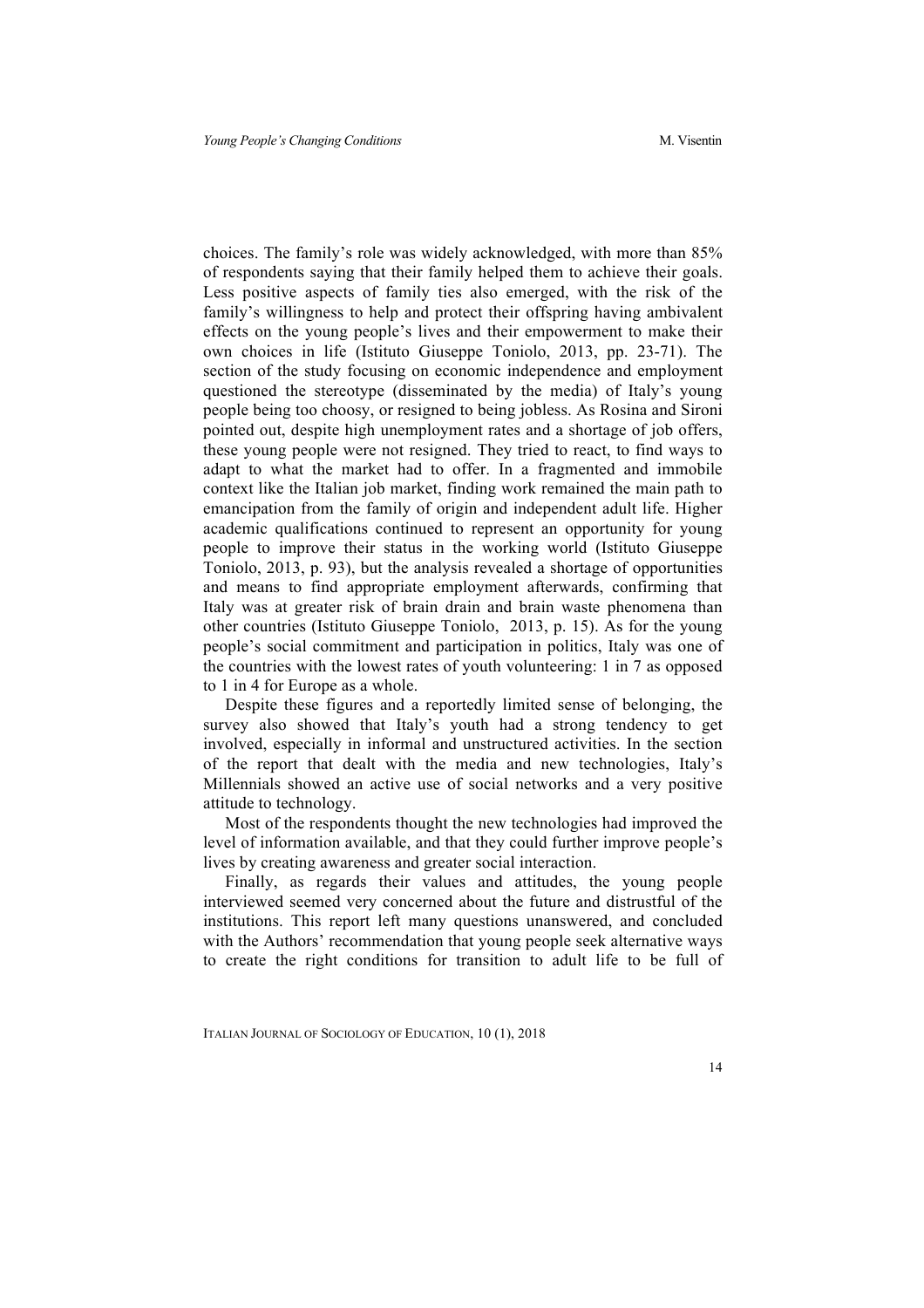opportunities. The report describes a generation that is in difficulty, but still promises to do well, and this is the starting point of the subsequent report.

## *The 2014 Report on Italian young people: a generation in a maze*

The 2014 report begins with a metaphor: young Italians enter adulthood as if it were a foggy maze, looking for their first job and risking getting lost or going the wrong way. This report again describes Italy as one of the countries that has provided few tools and opportunities for young people to cope with the challenges of adulthood and the economic recession. Unlike the previous report, however, it attempts to focus less on the social characteristics and conditions of the under 30s, and more on their more personal and psychological features. The first part of the report deals with their training and occupations. When the complex association between academic qualifications and occupations is analyzed, remaining inactive seemed to be more of a problem than the type of qualifications people possessed. On average, those with higher academic qualifications were more likely to be employed, but tended to experience longer periods under insecure temporary work contracts. The survey revealed the phenomenon of the NEET: Italy is one of the countries with the highest percentage of its youth in this category in the European Union. Interestingly, however, the analysis showed a strong willingness to enter activation paths (especially in the group traditionally defined as "housewives"). The part of the report devoted to trust in the institutions and participation in politics shows a loss (of confidence in political institutions and society in general. The novelty, vis-à-vis the previous report, lies in the last section, concerning respondents' subjective well-being and happiness. Despite the economic crisis, the lack of a (worthwhile) occupation, the many uncertainties regarding their future, and a deep mistrust of the institutions, the majority (71.8%) of the young Italians interviewed were fairly or even very happy. When asked how happy they were, less than 5% answered "not at all", while 13.3% were "very happy", 23.6% answered "a little", and 58.6% were "fairly happy". Their happiness may appear naive, but these young people were well aware of their difficult situation: 85% of them felt that Italy offered limited opportunities for those entering today's labor market. The lowest levels of data were reached by the NEET, under 30-year-olds who were neither studying nor working. These young people saw their skills unused or faded and risked becoming not only economic, but also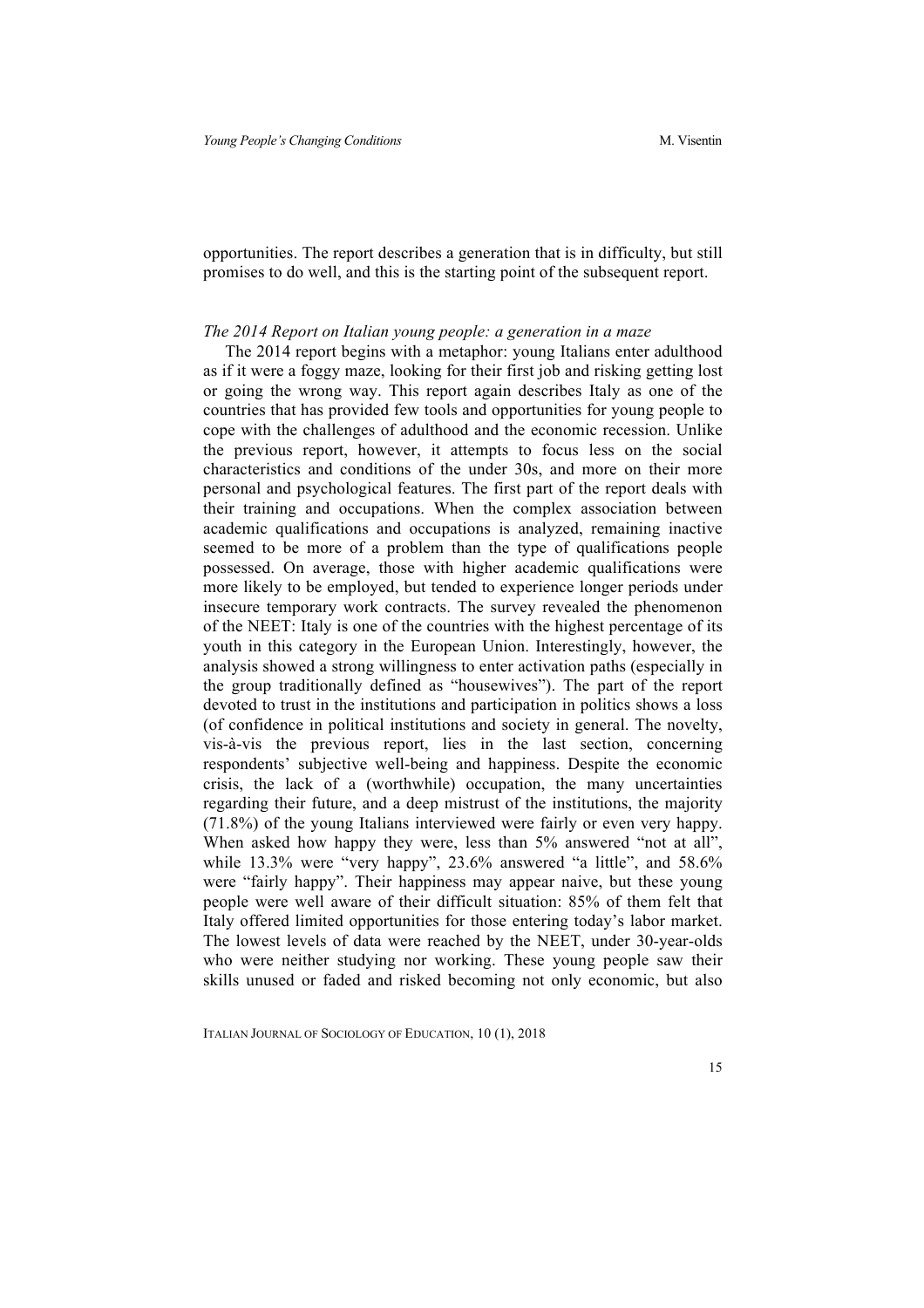social outcasts. In the long run, persisting in such a condition undermines an individual's self-confidence and their ability to achieve their goals in life.

### *The 2016 Report: the generative side of a generation*

The 2016 Report describes a picture of general insecurity, closure and concern due to recent terrorist attacks and non-EU immigration. These are the prevailing feelings of young people who understand and appreciate international mobility, and a positive relationship between cultures. The year 2015 also brought signs of an economic recovery, however, and a greater confidence in the chances of improving people's quality of life, suggesting a more stable process of economic development and growth. The goals focused on a growth in human capital: enhancing the skills, abilities, and individual characteristics that promote wellbeing in all fields of life. In recent years, the European Union has contributed significantly to raising the level and quality of education and training in the Member States through various youth policies, strategies, programs, and agreements.

The first part of the report concerns four fundamental aspects influencing the condition of young people: education, training and work; life choices and family planning in a time of economic recession; relations with families of origin and their influence on the transition to adulthood (comparing five European countries); social participation and interest in volunteering and civil service. The second part is devoted to analyzing four specific issues: international mobility and attitude to immigration from outside the EU; the "mobile generation" that does not exclude experiences and studies abroad to maximize their professional qualifications; attitude to new technologies in film, cinema and social networks; and - a new entry the economy of sharing, in a spirit sharing economy and relational society. "Young people consider their schooling as an intrinsic value for the purpose of training for their career. They pay great attention to the quality of what is on offer, which becomes a benchmark for their choices. Though friendships are fundamentally important, they have a "strong" idea of school as a place for learning, not merely as a place to pass the time or an amusement park. It trains them above all to develop their personal skills and knowledge, their reasoning capacity, and their ability to be with others and deal with life. It gives them adequate life skills, but is generally lacking in providing the skills needed in the working world" (Istituto Giuseppe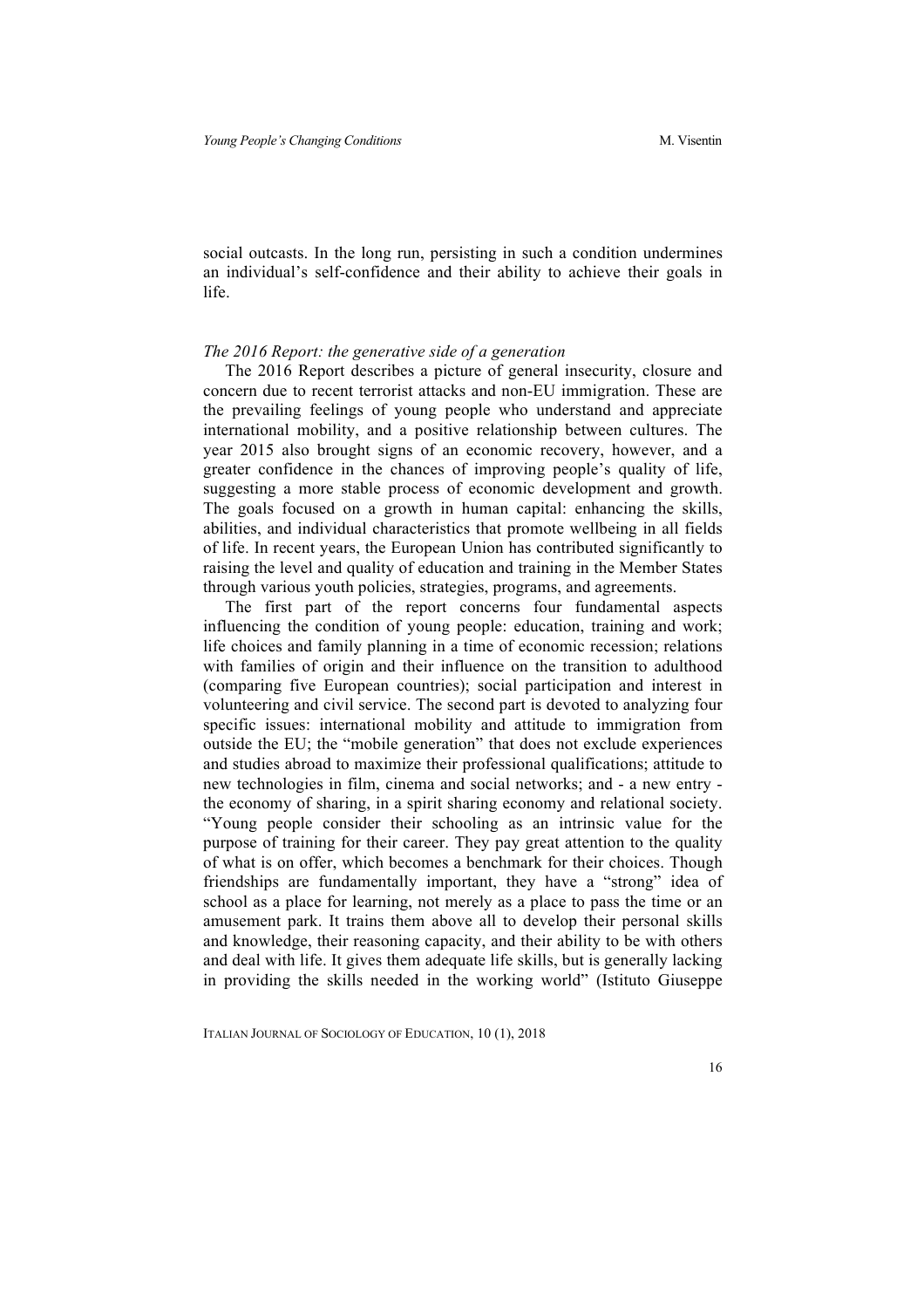Toniolo, 2014, p. 52). There clearly emerges a demand for an educational policy that focuses on training everyone to succeed, by seeking more effective ways to develop their talents, and ensuring greater integration with the world of job opportunities. In the socio-political context of 2016, a sociological survey was conducted on a sample of 5000 young people in five countries (Istituto Giuseppe Toniolo, 2014, pp. 75-96) including an indepth psychological study on intergenerational dynamics. It was designed to investigate their perceptions in three specific areas: family representations; support received in daily life; and the influence it has on their decisions. The results revealed peculiarities and clusters relating to several significant differences. Young Italians had a rather complex representation of family by comparison with the other countries: the family enabled them to express themselves more and conveyed more values, but it was less. It was more often seen as a refuge or a prison than in other countries. The Authors concluded that their investigation confirms the peculiarity of the Italian case and its continuing positive opinion of the importance of family for society. They suggested doing more such studies on young people's perceptions of the quality of their family relationships, differentiating between their mothers and fathers (Istituto Giuseppe Toniolo, 2014, p. 95). Another very interesting aspect of how young people see the future concerns their plans to have a family. Comparing the intentions expressed in the surveys in 2012 and 2015 revealed a greater likelihood of their having children within three years. Much will depend on how effectively economic growth and adequate family policies will enable them to turn their positive intentions into reality. It is important to highlight the second part of the report, which analyzed young people's attitudes to non-EU immigration in some of the larger European countries. The data revealed a poor knowledge of the migratory phenomenon, and a concern that tended to turn into hostility – signs of an alarmist public debate and of schools failing to invest adequately in developing their students' intercultural skills. Young Italian people were generally willing to move abroad (this was true of more than 60% of the Italian respondents) to improve their chances of adequate employment, whereas only 30% of young Germans were of the same mind – and the difference is closely associated with the different employment opportunities in the two countries.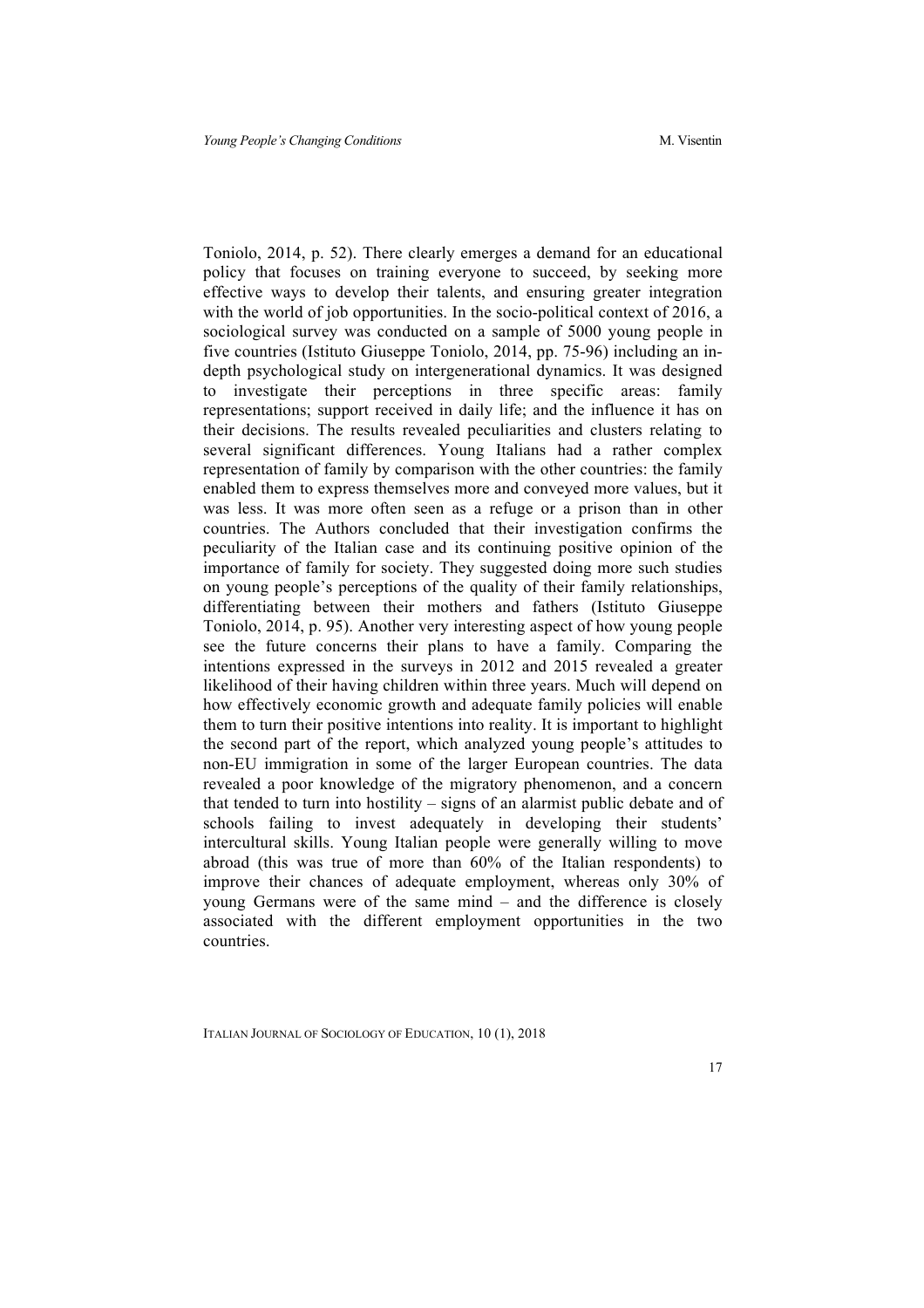## *The 2017 Report: a generation in a struggle*

The 2017 Report focused particularly on two crucial stages of the transition to adult life: becoming independent from parents, and forming a new family. The data show that young Italians' expectations and plans do not differ significantly from those of their peers in other European countries, while there is a wider gap between what they would like to do and what they can actually accomplish. For over 70% of respondents, job opportunities and the economic situation have weighed more or less heavily on their chances of leaving home. The importance of objective factors was confirmed by the fact that, as expected, the NEET category was the most severely penalized: in more than 80% of cases, employment issues and the economic recession were significant obstacles (the former for 83% of NEETs, the latter for 84.6%). The thread running through the various sections of the study reveals a generation precariously trying to balance risks and opportunities, penalized by cultural and institutional obstacles that prevent the full exploitation of a whole generation.

The 2017 Report focuses on three main themes: the post- Brexit scenario, and the feasibility of relaunching a process that can overcome new fears and old borders; new communication technologies and social networks, analyzing how their use is changing quantitatively and qualitatively, and the impact of the change on social and relational life; and vulnerability and discomfort, with an analysis of emotional and behavioral attitudes in family, social and educational spheres. The results of the analyses depict a generation that needs to be understood, not overwhelmed by the expectations of the older generations. These young people want to be helped to shape these own desires, and encouraged with appropriate tools to turn them into realistic life projects - as Alessandro Rosina put it, a generation that wants to experiment and be able to take a leading role in a changing world.

## **Why we need to take a different approach to interpreting the world of the young: the art of battling giants**

In the concluding pages of "Young Years 80", De Lillo wrote that a "good" society is one that allows its young people to look to the future with confidence and hope (Cavalli & de Lillo, 1988, p. 163). But what we have seen, ever since the early days of the sociology of youth, is the portrait of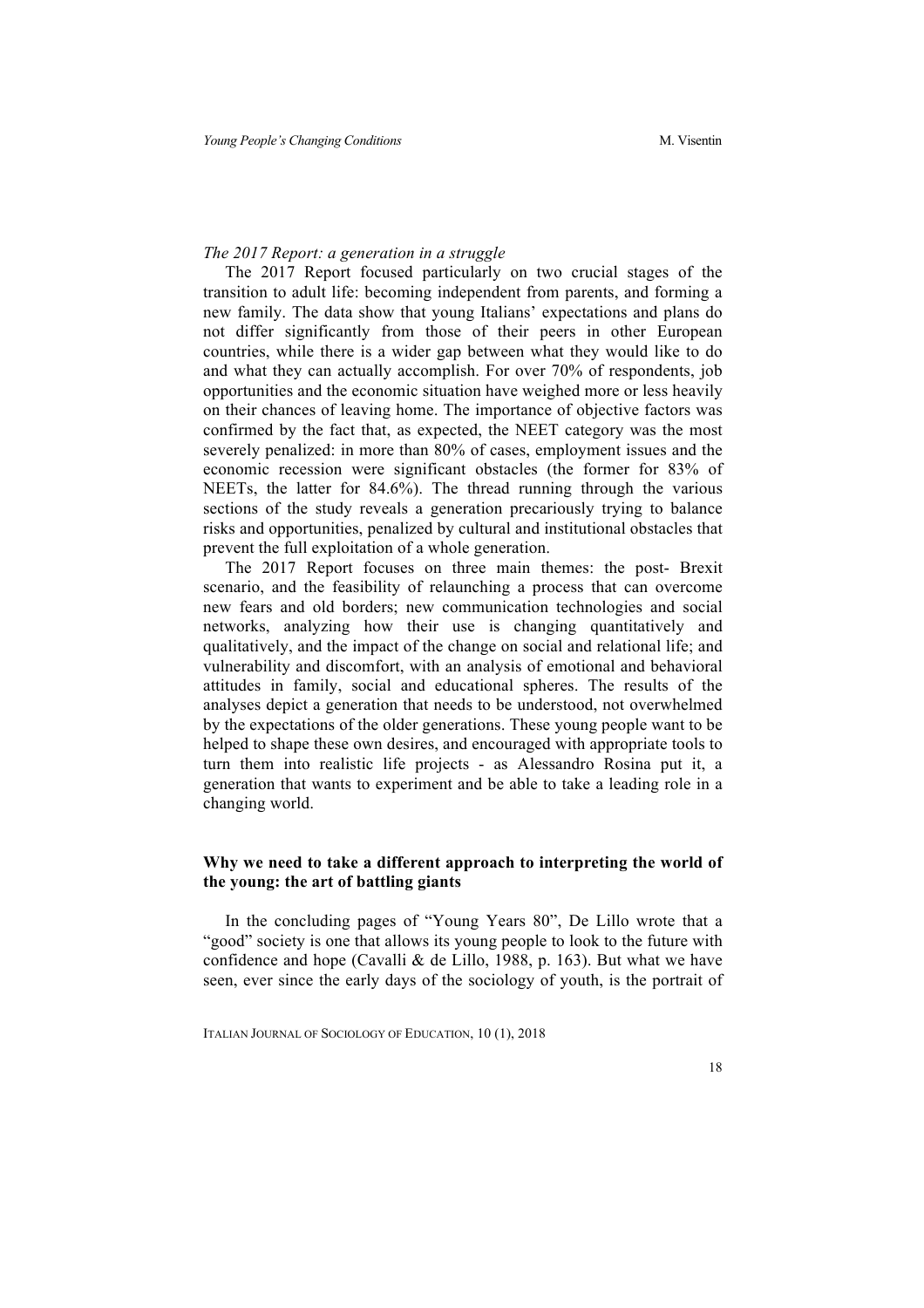young people who struggle every day to find their place in society. As the previously-reported figures demonstrate, this is true not only in Italy, but also in the rest of Europe. But there is a difference: the severe economic crisis of 2008 and the absence of long-term youth policies have made the transition to adulthood more difficult. If you are between 15 and 29 years old in Italy, you are almost certainly (in 80% of cases) still living with your parents, and you are very likely to be NEET. If you are among the lucky ones who are working, it is very likely that you are postponing an important stage in your transition to adult life because of the flexible and insecure labor market. This is the typical picture of the average young Italian. Thanks to the latest Toniolo report (2017), however, ongoing research has begun to deconstruct this image and provide a more detailed picture of today's young people, that brings to mind the biblical metaphor of David and Goliath. The economic recession, the demographic winter, and the lack of stable job opportunities are the giant problems that every David in Italy faces, but Goliath is not always who we think – and the latest research has sought to show that young Italians are still embarking on their life projects (Cappeliez, Beaupré & Robitaille, 2008).

This paper was designed to explore two issues. The first is that much of what has been said in the sphere of Italian sociology of youth has contributed to creating the idea of young people as individuals who fail to become independent (economically, from their family of origin, etc.). The second is that a new line of youth studies and fieldwork is trying to go beyond this view, because it misreads the situation. The young meet with several obstacles to becoming adults in Italy, but the difficulties do not always lie where we think. Qualities that appear to give people strength sometimes become a source of weakness. Being an underdog can change people in ways that we often fail to appreciate: it can induce them to open doors and invent opportunities, educate and enlighten, and enable what might have seemed unthinkable (Gladwell, 2013, p. 2). Since 2012, we have begun to gain a better understanding of our young people's condition, and how they try to get on with their lives in spite of the economic and cultural crisis.

What emerges is a generation that will continue to struggle for a better life, as we can see from the recent Toniolo studies.

But, even among the sociologists of youth, there is a still lack of awareness that studying the new generations as a continuum, analyzing them in breadth and depth, can serve as an excellent observatory on social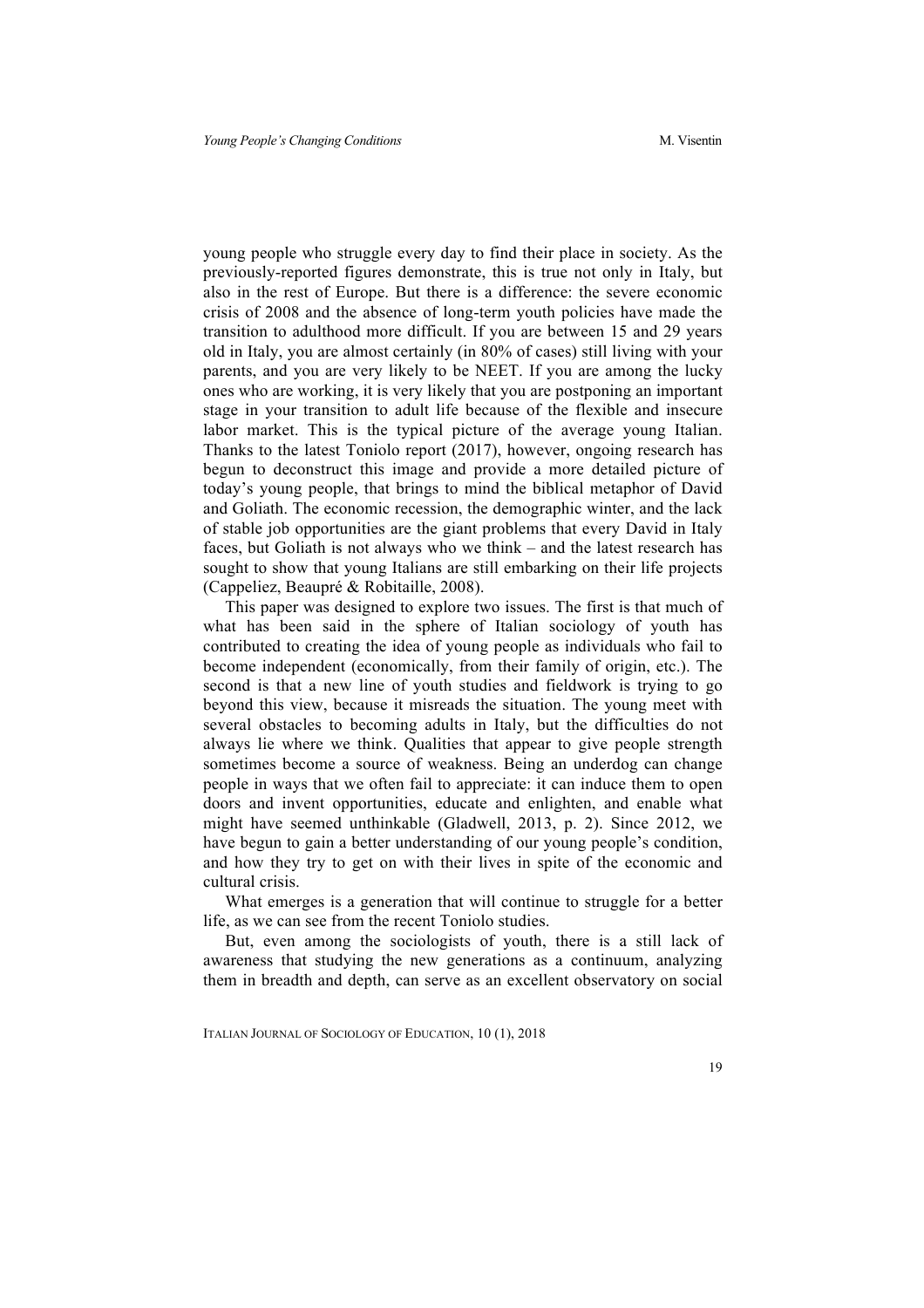changes. Phenomena ad the emergence of the acceleration of social life, the explosion of possibilities for action and experience, the saturation of social and symbolic space (Archer, 1997; 2007; 2012; Eriksen & Schober, 2016) can be connected to youth issue, especially in Italy.

The challenge consists of the tension centred on the complex relationship that binds social and cultural change with the meanings of being human articulated in various regions of the cultural system and lived out in everyday life (Maccarini, 2016, p. 33). We could find new concepts to continue Toniolo's Studies on lifestyle and life course of Millennials. We must continue to study our young people, and not only to revitalize interest in youth issues as a fundamental topic for a society that aspires to introducing innovation to overcome the daunting economic and moral crisis of our times.

We also and especially need more ideas on how to face Goliath - and there is no better way to start than through fieldwork (Goffman, 1989).

### **References**

Alberoni, F. (1977). *Movimento e istituzione.* Bologna: il Mulino.

- Allum, P., & Diamanti, I. (1986). *'50-'80, vent'anni*. *Due generazioni di giovani a confronto*. Roma: Edizioni Lavoro.
- Ambrosi, E., & Rosina, A. (2009). *Non è un paese per giovani: l'anomalia italiana: una generazione senza voce*. Venezia: Marsilio.
- Archer, M. S. (1997). *La morfogenesi della società: una teoria sociale realista*. Milano: FrancoAngeli.

Archer, M. S. (2007). *Making our Way through the World: Human Reflexivity and Social Mobility*. Cambridge: Cambridge University Press.

Archer, M. S. (2012). *The Reflexive Imperative in Late Modernity*. Cambridge: Cambridge University Press.

Baglioni, G. (1962). *I giovani nella società industriale*. Milano: Vita e Pensiero.

Buzzi, C., Cavalli, A., de Lillo, A. (Eds.). (1997). *Giovani verso il 2000. Quarto rapporto Iard sulla condizione giovanile in Italia*. Bologna: il Mulino.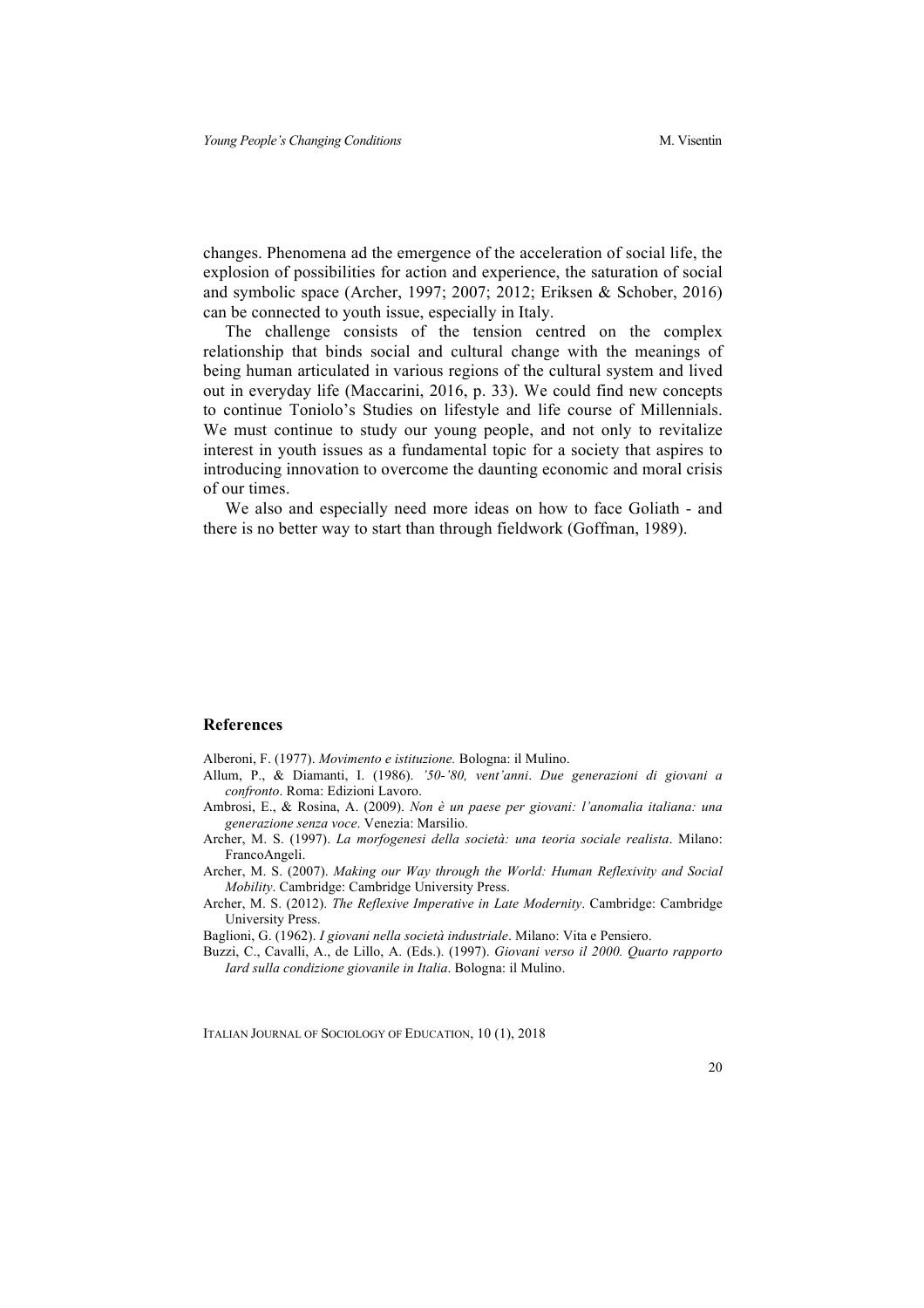- Cappeliez, P., Beaupré, A., & Robitaille, M. (2008). Characteristics and impact of life turning points for older adults. *Ageing International*, *32*(1), 54-64.
- Cavalli, A., & Leccardi, C. (2013). Le quattro stagioni della ricerca sociologica sui giovani. *Quaderni di Sociologia*, 62, 157-169.
- Cesareo, V., Cavalli, A., & de Lillo, A., Ricolfi, L., & Romagnoli, G. (1984). *Giovani oggi. Indagine Iard sulla condizione giovanile in Italia*. Bologna: il Mulino.
- Cesareo, V., & Magatti, M. (2000). *Le dimensioni della globalizzazione*. Milano: FrancoAngeli.
- de Lillo, A. (1988). Gli orientamenti di valore. In A. Cavalli, A. de Lillo (Eds.), *Giovani anni 80. Secondo rapporto Iard sulla condizione giovanile in Italia*. Bologna: il Mulino. Dursi, M. (1959). *Giovani soli*. Bologna: il Mulino.
- Esposito, E. (2015). Beyond the promise of security: uncertainty as a resource. *Telos,* 170, 89-107.
- Eriksen, T. H., & Schober, E. (2016). *Identity Destabilised: Living in an Overheated World*. London: Pluto.
- Eurostat (2015). *Being young in Europe*. Retrieved from: http://ec.europa.eu/eurostat/documents.
- Gladwell, M. (2013). *David and Goliath: Underdogs, misfits and the art of battling giants*. Little: Brown and Company

Goffman, E. (1989). On fieldwork. *Journal of contemporary ethnography*, *18*(2), 123-132.

- Grasso, P. G. (1967). *Gioventù di metà secolo*. Roma: Ave.
- Howe, N., & Strauss, W. (2000). *Millennials rising: the next great generation*. New York: Vintage Books.
- Iard (Ed.). (2002). *Giovani del nuovo secolo. Quinto rapporto Iard sulla condizione giovanile in Italia*. Bologna: il Mulino.
- Iard (Ed.). (2007). *Rapporto giovani. Sesta indagine dell'istituto Iard sulla condizione giovanile in Italia*. Bologna: il Mulino.
- Inglehart, D. (1983). *La rivoluzione silenziosa*. Milano: Rizzoli (Original work published: 1977).
- Istat (2016). *Rapporto Annuale*. Roma: Istat.
- Istituto Giuseppe Toniolo (Ed.) (2013). *La condizione giovanile in Italia: Rapporto giovani 2013*. Bologna: Il Mulino.
- Istituto Giuseppe Toniolo (Ed.) (2014). *La condizione giovanile in Italia: Rapporto giovani 2014*. Bologna: Il Mulino.
- Istituto Giuseppe Toniolo (Ed.) (2016). *La condizione giovanile in Italia: Rapporto giovani 2016.* Bologna: Il Mulino.
- Istituto Giuseppe Toniolo (Ed.) (2017). *La condizione giovanile in Italia: Rapporto giovani 2017*. Bologna: Il Mulino.
- Kazepov, Y., Barberis, E., & Carbone, D. (2005). Italy. In Walther, A. & Pohl, A. (Eds.), *Thematic Study on Policy Measures concerning Disadvantaged Youth. Final Report* Volume II (pp. 84-109). Annexes.

Luzzatto Fegiz, P. (1966). *Il volto sconosciuto dell'Italia*. Milano, Giuffré.

Maccarini, A. M. (2016). On Character Education: Self-Formation and Forms of Life in a

Morphogenic Society. *Italian Journal of Sociology of Education*, *8*(1), 31-55. doi: 10.14658/pupjijse-2016-1-3

Martinotti, G. (1969). *Gli studenti universitari*. Padova: Marsilio.